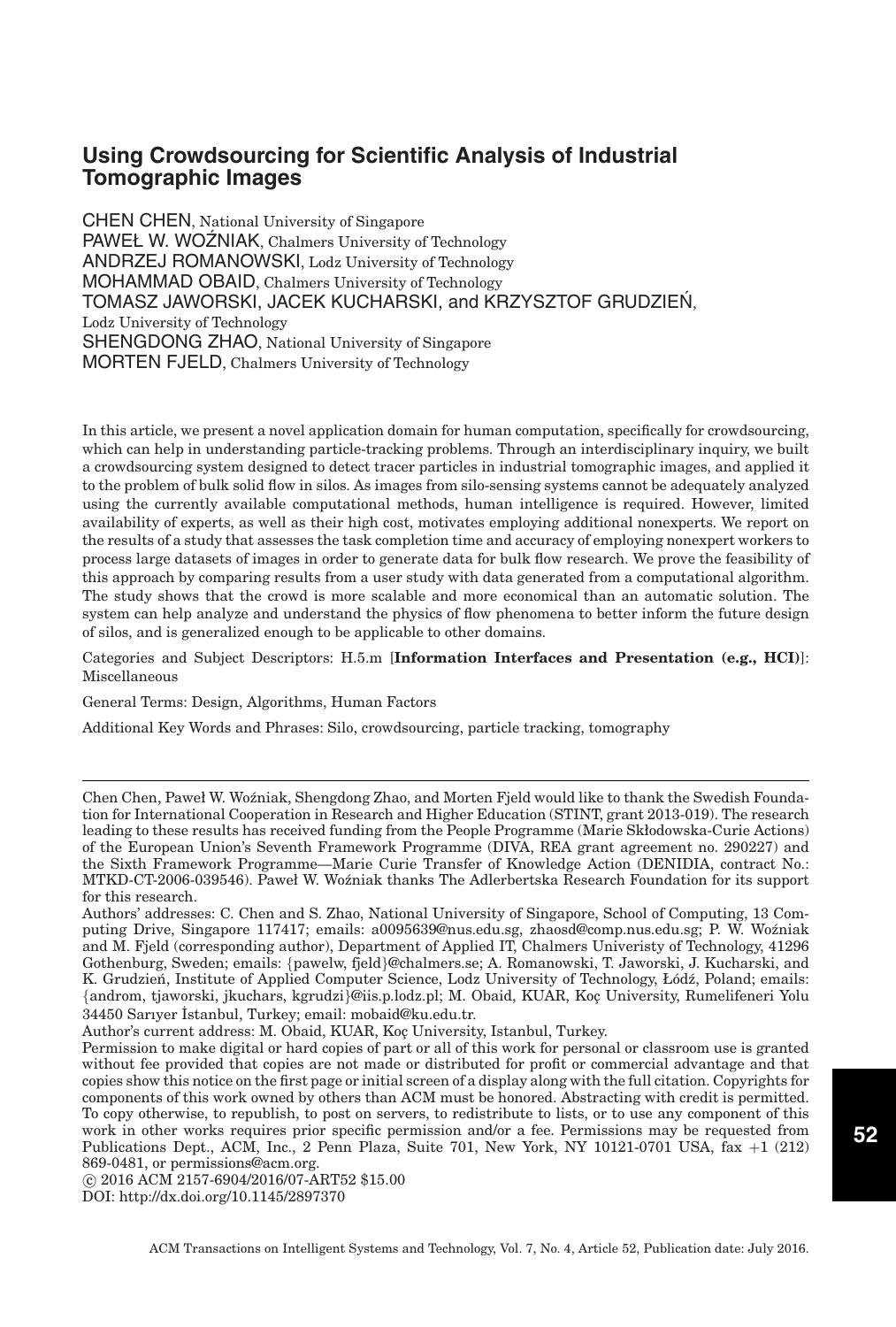#### **ACM Reference Format:**

Chen Chen, Paweł W. Wozniak, Andrzej Romanowski, Mohammad Obaid, Tomasz Jaworski, Jacek ´ Kucharski, Krzysztof Grudzien, Shengdong Zhao, and Morten Fjeld. 2016. Using crowdsourcing for sci- ´ entific analysis of industrial tomographic images. ACM Trans. Intell. Syst. Technol. 7, 4, Article 52 (July 2016), 25 pages.

DOI:<http://dx.doi.org/10.1145/2897370>

### **1. INTRODUCTION**

Intelligent systems will be developed more quickly by first creating crowd-powered systems before gradually moving to fully automated solutions [Bigham et al. [2014\]](#page-23-0). Accordingly, pushing the scope of problems solvable with crowdsourcing implies (a) engaging with expert crowds, (b) embedding needed expertise in the tools that nonexpert crowds use, and (c) using a flexible combination of the two approaches. Inspired by previous work [Cooper et al. [2011;](#page-23-1) Lasecki et al. [2012\]](#page-24-0), we know that crowdsourcing can be used to help analyze large amounts of scientific data instead of assigning these time-consuming tasks to experts with higher costs and limited availability. This kind of participatory science is a promising new application domain for crowdsourcing. A notable example is the Foldit<sup>1</sup> project, which has developed a game wherein nonexperts help scientists figure out how proteins fold, which is important for understanding how to target them with pharmaceuticals. Eiben et al. [\[2012\]](#page-23-2) and several others have successfully carried out and published research using Foldit. In this article, we focus on how crowdsourcing may assist particle-tracking methods. These methods have been extensively studied in the domain of analyzing fluid flow, based on determining the velocity vectors of moving particles. Our case concerns the flow of dense bulk solids in closed, opaque containers—an industrial application for which flow can be monitored using X-ray imaging. We expect that our work can inform a larger spectrum of problems under investigation, specifically those using the measurement techniques of Particle-Tracking Velocimetry (PTV), Particle-Imaging Velocimetry (PIV), and process tomography [Grudzien et al. [2012\]](#page-23-3).

Bulk solids have significant bearing on industry and society, in which accurate design guidelines for silos and process flow are crucial to efficiency, safety, and sustainability. Bulk solids are mainly foodstuffs, construction materials, and pharmaceuticals, while approximately 60% of industrial solid materials are stored, transported, or processed as bulk solids [Seville et al. [1997\]](#page-24-1). There are a number of problems with silo utilization, from uneven flow to blockage to silo collapse. These eventual disasters caused by uneven flow lead to major environmental and economic impacts due to the waste created. Bulk solids experts [Schulze [2008\]](#page-24-2) state that approximately 1% of silos collapse, which is a serious problem considering their widespread use.

Despite many years of scientific work, the physics behind bulk solid flow still requires more understanding. New measurement techniques have been introduced and more computer-processing power is needed. These developments allow the detection of tracer particles, introduced to the mixture of bulk solid; by using tomographic imaging to monitor their trajectories, the general flow of all particles can be derived. The movement of these tracers can be captured while the solid flows out from the silo, allowing experts to study what aspects of a silo's geometry or material properties affect flow. However, the resulting 2D tomographic images are challenging to interpret due to their low quality, and the reconstruction of tracer-particle movements in the images is tricky and laborious since thousands of images must be interpreted. Grudzien and ´ Hernandez De La Torre Gonzalez [\[2013\]](#page-24-3) showed that algorithms, even when made with careful parametric choices, still do not produce sufficiently good results when

<span id="page-1-0"></span><sup>1</sup>http://fold.it/portal/info/about.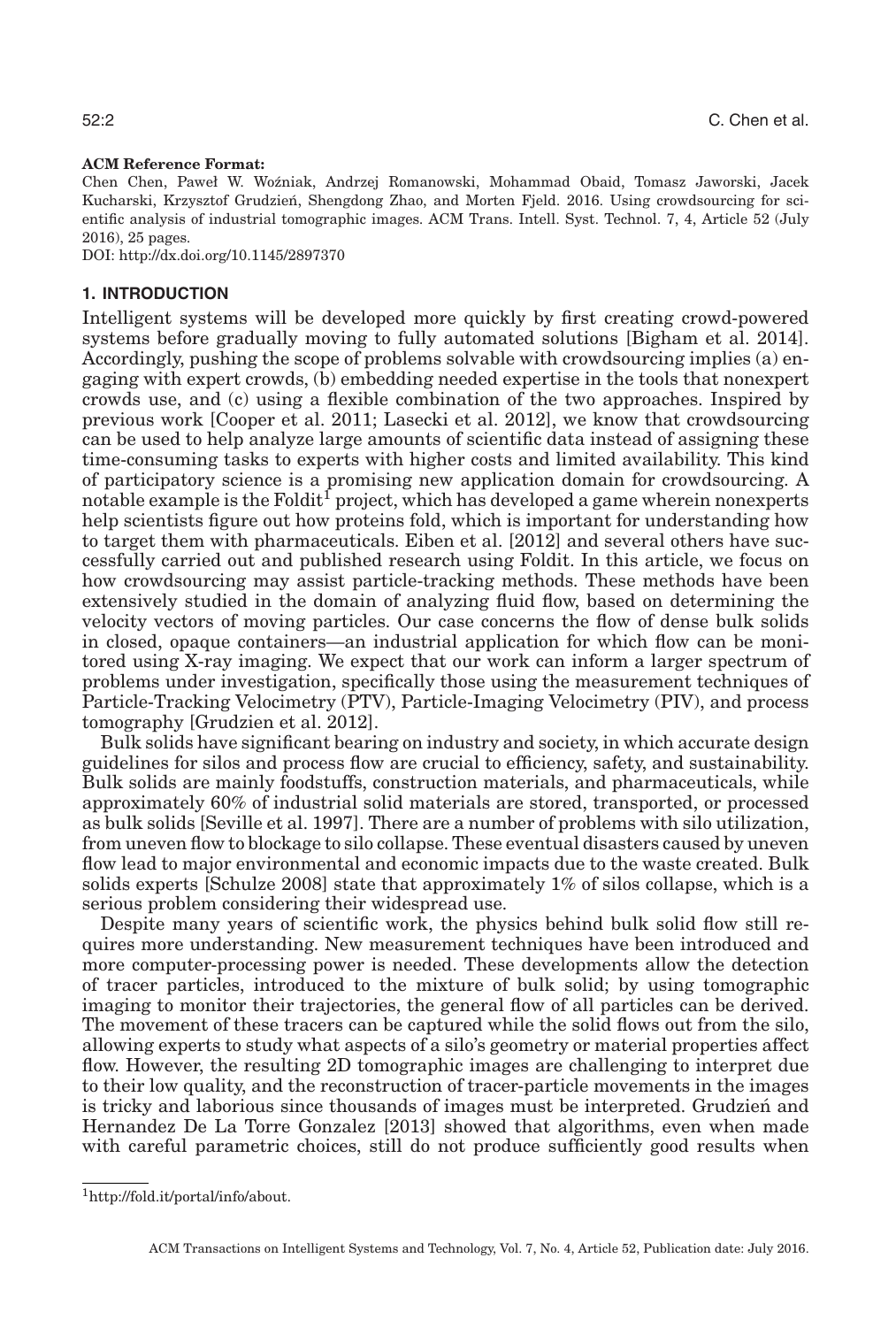analyzing images. From that experiment, they found it challenging to achieve even 50% precision by algorithm. The reason may be that some particles appear deformed or blurred in the captured images because they are in motion, thus increasing automatic recognition difficulty. On the other hand, experts can determine movement patterns quite reliably by reading these images. However, such a solution is very tiring, and reading thousands of images does not, in itself, result in a better understanding of flow phenomena—trajectories must be further analyzed after being tracked. Since experts must spend time performing deeper analyses and research rather than recognizing particles, we propose that nonexperts could also perform this task. We conducted a user study crowdsourcing the image recognition tasks, resulting in around 70% precision—much better than the automatic algorithm results.

In the context of this article, experts are defined as researchers with experience and understanding of the mechanics behind bulk solids and industrial process tomography, with more than 4yr of experience. We have engaged and worked closely with a group of such experts, who provided us with the problem space along with related materials. We have developed the crowdsourcing system in response. Nonexperts are defined as laypeople who have some experience with scientific subject matter and can interact with images using a computer interface. Both experts and nonexperts worked with the crowdsourcing system in the same way, but the experts also verified the work of the nonexperts to see if the proposed system was sufficiently accurate for analysis. These experts thus both informed and participated in our study.

We used this system to investigate ways to organize expert and nonexpert workers with directive crowdsourcing [Bigham et al. [2014\]](#page-23-0), an interface that guides human computation toward a specific goal. It assists in analyzing the tomographic images, resulting in detailed data about the physical properties of bulk solids, which can inform design improvements for silos. In the future, enough data gathered from this process has the potential to inform a fully automated system—for example, the data can be used as a training set for artificial intelligence–based pattern recognition algorithms. We investigate whether people are effective at analyzing both fast and slow flow speeds, and establish a system of redundancy that allows for more iterative rounds of the analysis procedure. Since missing data from each particle that goes unrecognized may increase the probability of a collapse, we want to find out how many iterative rounds will balance the results and the human resources.

Our work presents four contributions. First, we have identified a novel application domain for human computation, specifically within the study of crowdsourcing. It is a unique approach that helps to solve a problem to date not fully understood [Schulze [2008\]](#page-24-2). We suggest ways to engage with both expert and nonexpert workers to achieve effective human analysis of tomographic images. Second, we have realized a crowdsourcing system design and its application, and present early insights for strategies to combine image-analysis results. Third, we conducted a computational analysis that compared the crowdsourced results against an automatic algorithm. We demonstrated that using human computation in this case was more effective and efficient, validating the results and effectiveness of the crowdsourced solution. Last, we contribute insights from this study that investigate an example problem from the research domain. We support the second contribution by proposing a generalization of our system (Figure [1\)](#page-3-0) that may be scalable to other domains for which crowdsourcing workflows may apply. We believe that the system has potential applications in a number of industrial and medical research applications, especially when we deal with a sequence of images. We also present strategies to organize workers for this specific task and examine how such a crowd behaves in the given setting, what factors affect their performance, and their subjective assessments of the task.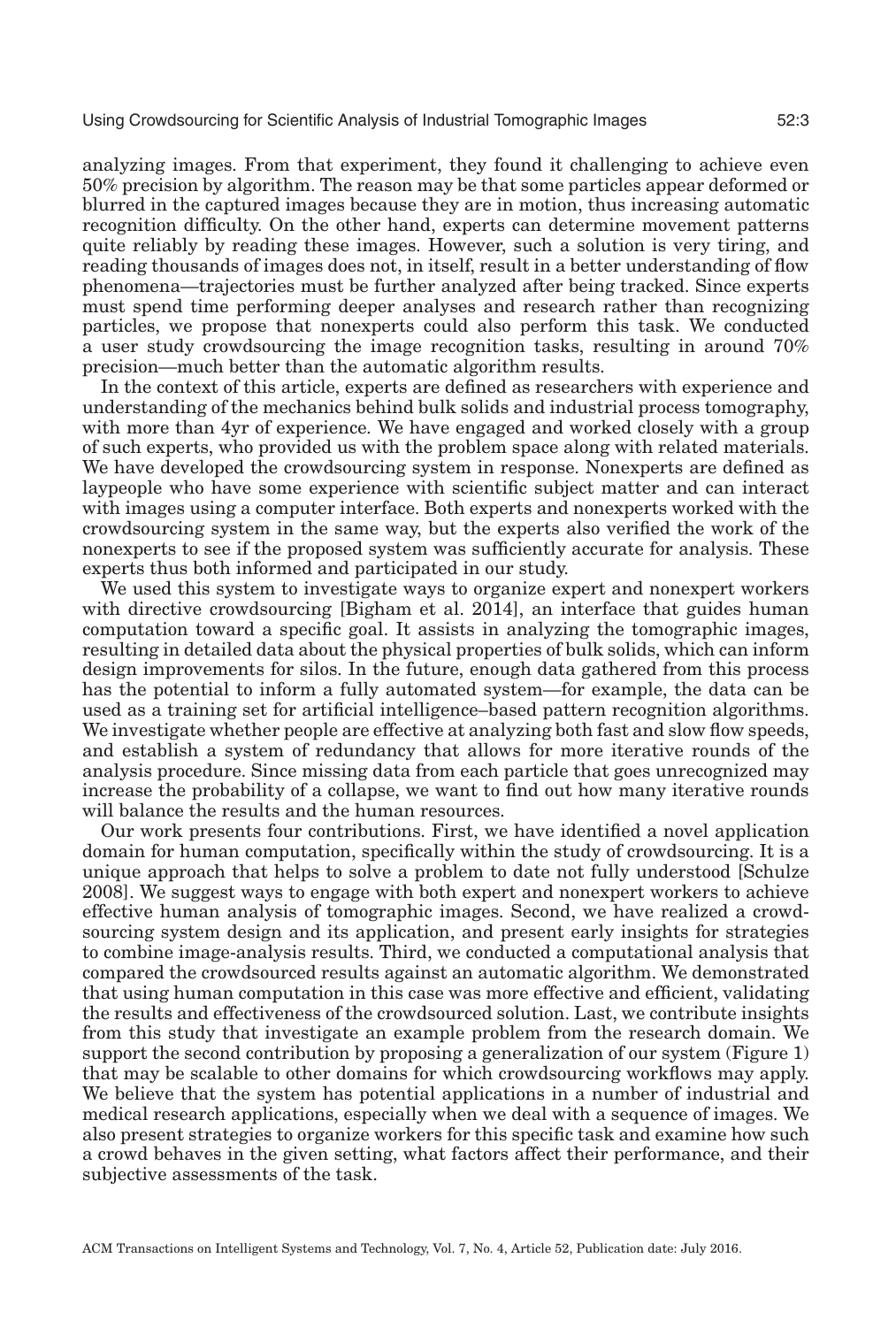<span id="page-3-0"></span>

Fig. 1. Overall workflow, from left to right: Silo is filled with material mixed with tracer particles. Tomographic images are taken of the silo flow as it is emptied, images are sent to the web interface for analysis by nonexpert workers, then expert workers verify the analysis.

# **2. RELATED WORK**

Understanding the problem at hand and how to best approach it involved reviewing a variety of research from different fields. The starting point was the human skill of visual recognition, and how it can be employed in human computing to solve problems in which computers struggle. Next, we drew upon research on the concept of crowdsourcing and how it can be applied. Utilizing knowledge and experience from these fields, the next step was to research the specific problem of bulk solid flow in silos after consulting experts in process engineering and industry. We reviewed research on flow imaging and analysis as well as on detection of slow-moving phenomena to inform this study and its design.

#### **2.1. Flow of Bulk Solids**

Bulk solids are materials made up of solid particles, such as powders, granulates, and grains. They are generally fairly slow moving due to being stored in large volumes. The handling and transportation of bulk solids is important to society; thus, the problemfree operation of bulk transport and storage systems is crucial. When transported between places, bulk solids are stored in silos on trucks, and transport within a factory flows between large hoppers of various kinds. Solids must flow between all of these different containers in a safe and efficient way. In almost all cases, material is meant to flow from the top of the silo to the bottom; similar blockage problems occur across all methods. A common example of blockage is the formation of stagnant zones of nonflowing material on the interior walls of the silo (Figure [2\(](#page-4-0)b), right), reducing throughput and storage capacity as well as allowing product such as food to spoil.

According to Schulze [\[2008\]](#page-24-2), many silos and hoppers are not built or engineered with the physical properties of particular solids in mind. This results in several problems, such as flow obstruction, fouling, or unwanted separation. In the worst cases, silo damage and collapse occur, which can amount to disaster for large volumes (Figure  $2(a)$ ). These problems have a widespread effect across industries regardless of the volume of solid, as [Schulze [2008\]](#page-24-2) notes that the mechanical processes of flow that affect bulk storage are basically the same, independent of scale.

Research into the design of silos and hoppers has not developed sufficient guidelines to address every possible operating condition. Combined with the wide variety of properties of bulk solids, monitoring and experimenting become important methods for understanding flow phenomena in order to determine the best possible silo design for efficient, trouble-free, and safe flow. Data from experiments, combined with proven design methods, can determine the most appropriate geometry for bulk solid storage and transportation [Schulze [2008\]](#page-24-2).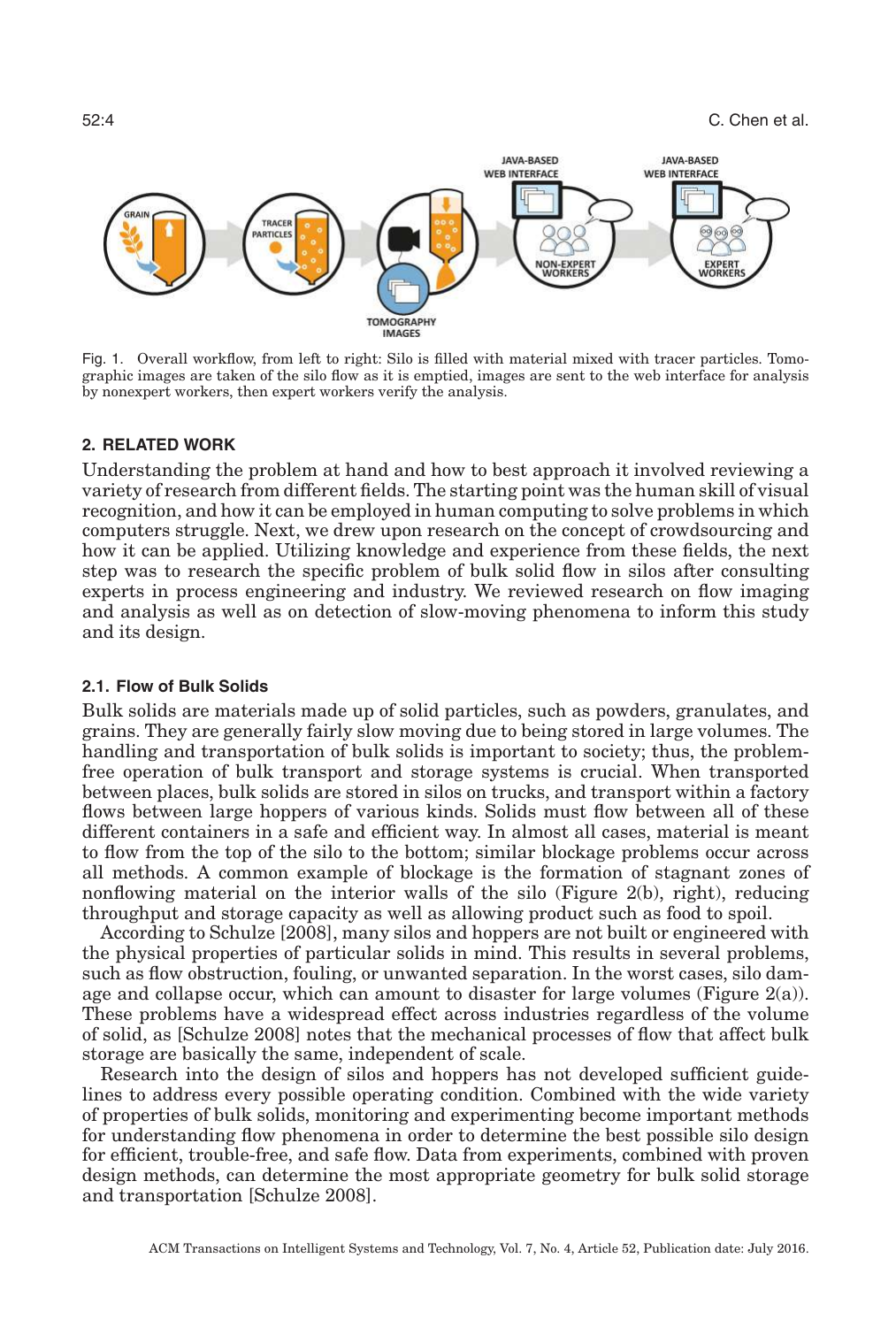<span id="page-4-0"></span>

Fig. 2. (a) Silo collapse spilling several tons of barley over railway tracks. Photo used with permission. (b) Example diagram of two silos: On the left, we see a silo exhibiting a flow that is typically preferred. On the right is a silo exhibiting a more typical "funnel flow." The reason for the formation of the stagnant zones of bulk solid (right, dark orange areas) is poorly understood, and the processes causing it are thought to lead to further and more complex flow problems. This is caused by incompatibility between the design of the silo and the flow properties of the bulk solid, leading to spoilage, reduced efficiency, and mechanical stress on the silo. Appropriately designed silos would allow for a more efficient flow, resembling the example on the left.

Babout et al. [\[2013\]](#page-23-4) developed a method for analyzing bulk solid flow properties in the laboratory using a small silo subjected to X-ray tomographic imaging. The silo is filled with a bulk solid as well as numerous tracer particles that are more absorbable to the X-rays, making them more visible on the resulting images. By monitoring the position of the tracer particles traveling over time through the silo, one can detect trends in the movement of the bulk solid and therefore its flow properties. The particle trajectories are most interesting to experts; deviations to the trajectories have the potential to inform the science of understanding bulk solid flow. The example images in Figure [3](#page-5-0) show cross-sections of silos filled with grain, with large tracer particles mixed in to track the downward movement of the material. Since these properties are generally independent of scale [Schulze [2008\]](#page-24-2), a small silo may provide enough data to inform the design of a full-size storage and transport system. However, as described in the introduction, the detection of the tracer particles in the images is difficult and time consuming. Albaraki and Antony [\[2014\]](#page-23-5) examined how the internal angle of hoppers affects bulk flow. In their experimental studies, they used PIV. They suggested a PIV technique to study granular materials as a way of not having to use any tracer particles, thus avoiding tomographic imaging.

Our work is relevant for a number of possible particle-tracking techniques, as it is independent of acquisition and processing modality. We aim to deliver solutions useful for the investigation and understanding of flow in complex multiphase phenomena currently investigated using PTV, PIV [Chung et al. [2010\]](#page-23-6), process tomography, or Multiple-Particle Tracking (MPT) [Meijering et al. [2012\]](#page-24-4). These are relevant for research in fields such as biology, medicine, biomedicine, engineering physics, and chemical engineering.

### **2.2. Slow-Moving Phenomena**

Crowdsourcing data has benefited the understanding and monitoring of slow-moving processes. For example, Lu et al. [\[2014\]](#page-24-5) showed how crowdsourcing may work in pace with landslide monitoring; similar works have followed in related fields [Meissen and Fuchs-Kittowski [2014\]](#page-24-6). In ecology, the employment of people to validate scientific data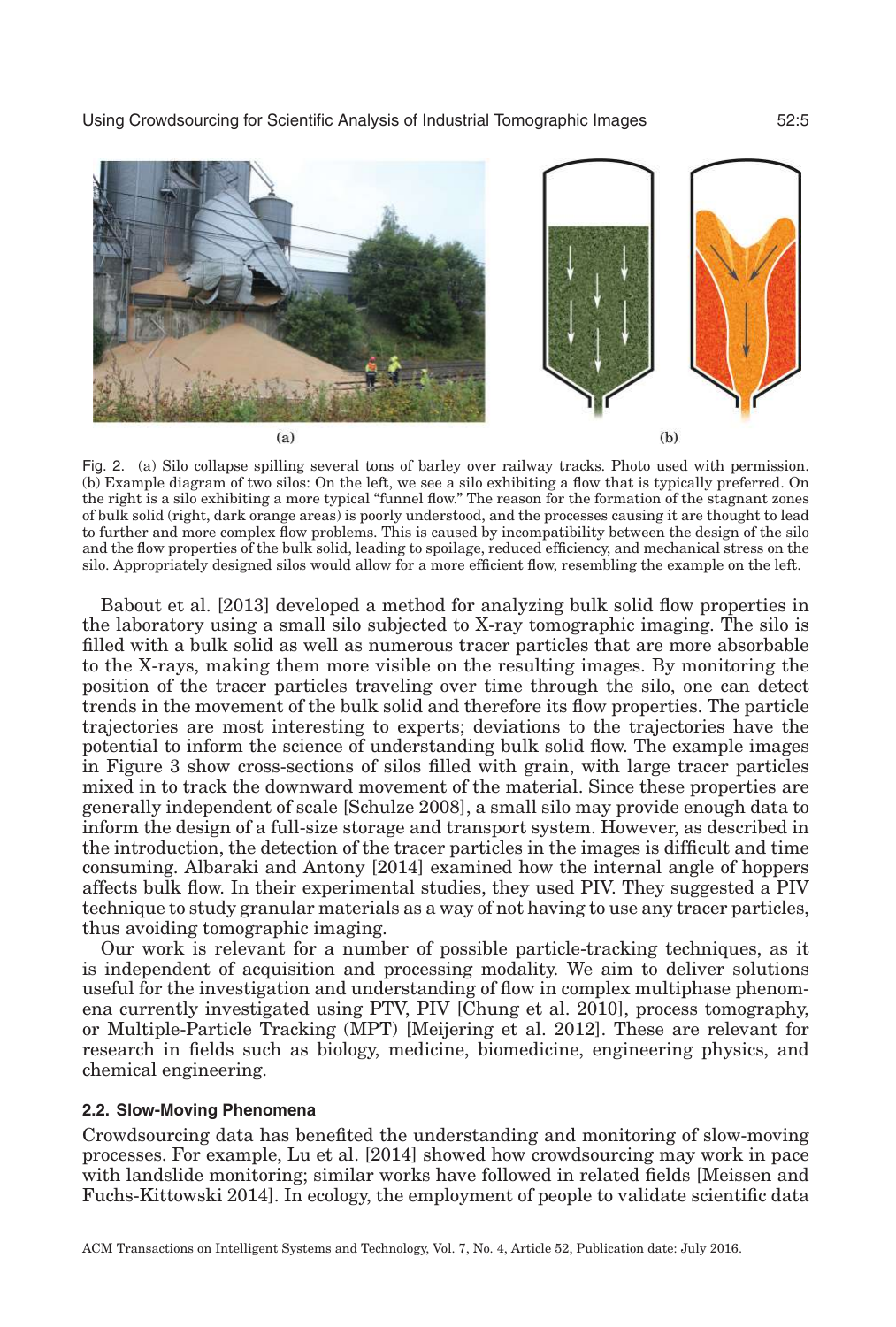<span id="page-5-0"></span>

Fig. 3. Example tomographic images of trajectories in laboratory silos. Each horizontal series here—loose and dense—consists of the same respective images post-rendered in different ways to help the reader's understanding. The loosely packed particles that flow rapidly are difficult to track, while the dense particles have a higher contrast and are thus easier to track. Note the different patterns of stagnation on the inner walls of the silos. From left to right, the post-rendered images show: tracer particle trajectories shown in white; inverted image to reveal overall structure with stagnant zones; and a high-contrast image with illustrated silo outline, where tracer trajectories are shown in red and stagnant tracers are blue.

has also been examined [Bonter and Cooper [2012\]](#page-23-7). In FeederWatch, a continentwide bird-monitoring program, a data-validation protocol was designed to increase researchers' and participants' confidence in the data being collected. In medical-image analysis, Eickhoff [\[2014\]](#page-23-8) recently showed how "the comparably cheap results produced by crowdsourcing workers can serve to make experts more efficient and more effective at the same time." In short, crowdsourcing image analysis can allow medical experts more time to engage in activities such as treatment and research, rather than timeconsuming repetitive analysis. Even with traffic monitoring, crowdsourcing has proven to be helpful in understanding the complexity of traffic congestion and related events [Artikis et al. [2014\]](#page-23-9).

# **2.3. Crowdsourcing and Human Computation**

Quinn and Bederson [\[2011\]](#page-24-7) defined human computation partly as (a) computation problems that may one day be solvable by computers, and  $(b)$  computational processes that direct and assist humans to complete computational tasks. They emphasized the differences and commonalities between human computation and, for instance, crowdsourcing, social computing, and data mining. Crowdsourcing seeks to replace traditional or expert workers with workers from the general public recruited via open call [Quinn and Bederson [2011\]](#page-24-7), thus can be used as a tool to employ nonexperts to provide computational skills to interpret data. Given the limitations of computers and algorithms, such an approach would offer a significant contribution to applications for which traditional data mining is insufficient. A crowdsourcing system may be expected to produce enough data to allow for better understanding of the processes involved and the creation of a fully automated system further down the road [Bigham et al. [2014\]](#page-23-0).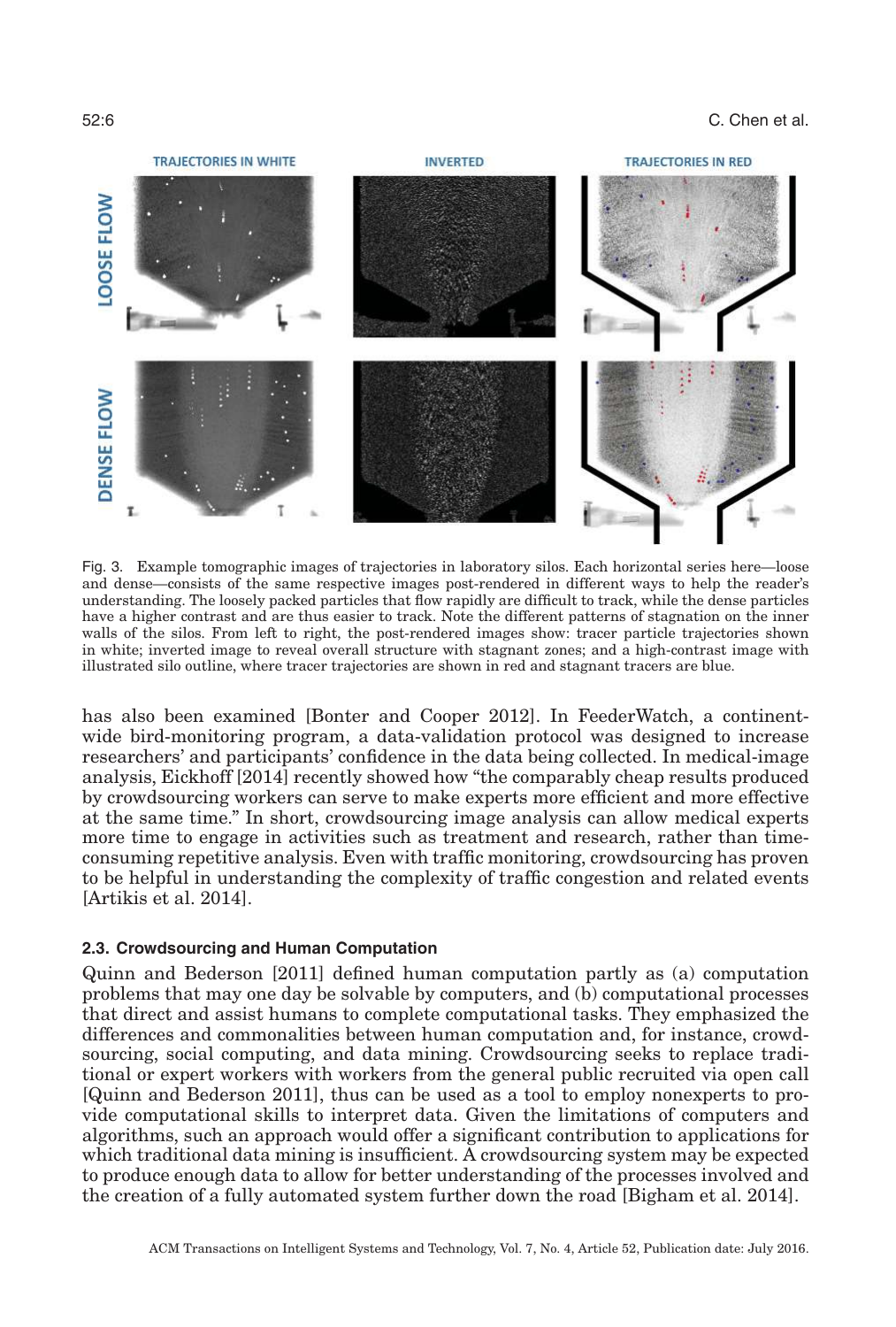In this context, Quinn and Bederson also provided a classification system for identifying different uses of human computation. In one of their examples classed as quality control—the Folditprotein folding game—they showed how players used a graphical interface to predict the folding of protein structures [Cooper et al. [2011\]](#page-23-1). In a second example—the ESP Game—human visual recognition skills were employed to validate answers provided by multiple contributors. In our own related but unique work, we developed a web interface leveraging people's innate visual recognition skills in order to enable a task that is not yet possible with computer algorithms. Like the Foldit game, our system also helps solve a real-world problem, for which detailed data is required to design appropriate solutions for bulk storage and transport [Schulze [2008\]](#page-24-2).

In our work, following the classification developed by Quinn and Bederson [\[2011\]](#page-24-7), we can describe our system as being about visual memory and sensitivity skills, supported by a system of redundancy—multiple answers for the same tasks are compared against each other, by both the machine and expert workers—weeding out mistakes and poor work. It could also be classed as an output agreement, in which completed tasks are accepted only if a group of users (in our case, experts) can agree on quality. The process order moves from the requester to the worker and then to the computer, which processes. There is a many-to-many task request cardinality, with several workers (either expert or nonexpert) working on each of several images [Quinn and Bederson [2011\]](#page-24-7).

# **2.4. Recognizing Visual Changes**

Though tricky, marking details and movement in the tomographic images of the silos is manageable enough for people to do. From our collaboration with tomographic imaging experts, we know that humans are equipped by nature to understand and remember the continuity between images. However, understanding changes and remembering continuity presents challenges that computer vision cannot currently solve. In a series of images, when a tracer particle appears distorted from one image to the next, a computer-vision system cannot maintain the continuity of the particle. According to the tomography experts, this is because the computer cannot know that the particle from before has distorted. It either registers it as a new particle or does not register it at all due to the fact that the particles, while they are physically spherical, may not appear spherical, a different shape than the computer was programmed to recognize. This would also be a problem if particles appear too close together. The human capacity for sensitivity can quickly understand the "story" of the particle's movement. Simple as that may seem, it involves the complex workings of the visual short-term memory system and the understanding that shapes can change. Humans have the ability to keep something in mind after it disappears, and to detect change and compare to the memory of the original, especially over the short term [Sligte et al. [2010\]](#page-24-8). While considerable research has been made over the years about how this process works in humans, current computer technology is unable to offer better performance than human computation. Simulating the neural networks and visual recognition of humans is in the experimental stages and currently not available for commercial use [Merolla et al. [2014\]](#page-24-9). However, gathering enough accurate data may help inform the design and training of an automated computer-vision system.

# **3. SYSTEM DESIGN**

<span id="page-6-0"></span>This section presents the tools developed for our experiment: the crowdsourcing system and the automatic algorithm for processing tomographic images. First, we introduce the crowdsourcing system.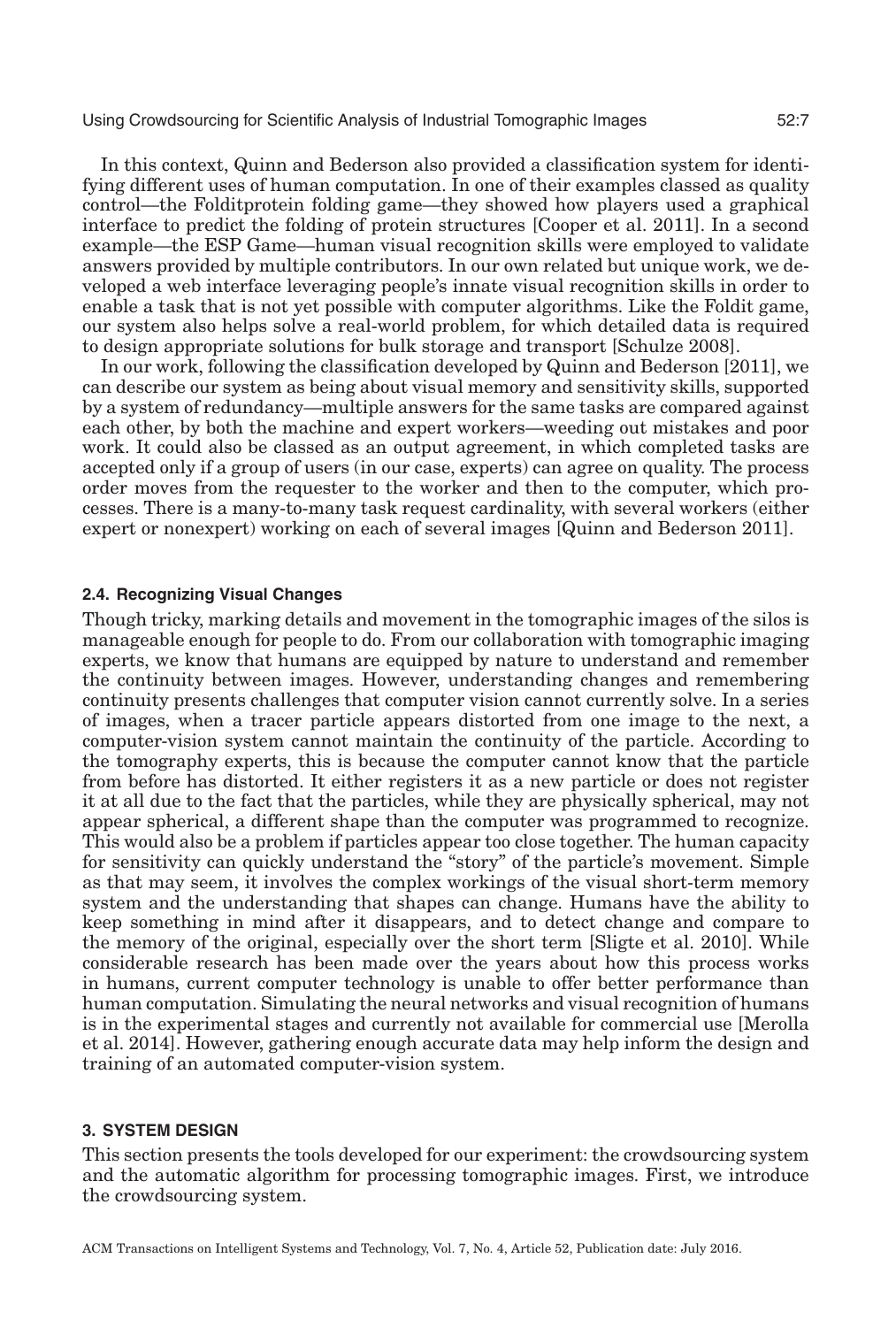<span id="page-7-1"></span>

Fig. 4. The system structure implemented in the experiment (see Section [3](#page-6-0) for details).

#### **3.1. Crowdsourcing System**

The crowdsourcing solution presented in this article was developed through a useroriented design process in which four industrial process tomography experts were in constant contact with the design team. The inquiry began with semistructured interviews with two of the experts. The scientists explained the nature of their work and the variety of methods that they use to process tomographic images from silo models. Next, we proceeded to gathering requirements, scheduling four sessions with the experts. These interviews helped identify the target task and which datasets to use. Initial interface prototypes were discussed with the experts in two additional sessions.

We designed and implemented a crowdsourcing system<sup>[2](#page-7-0)</sup> structure for analyzing images that operates in four stages (Figure [4\)](#page-7-1). To start, the requester (whoever needs work done) uploads a series of images to a core server (1). The core creates one or more tasks for each received image and saves them in the database (2.1). At the same time, the core informs a queue server of these tasks by their tickets (2.2). The queue server then selects available workers, notifying them with a task ticket (2.3). After the worker receives the ticket, the worker requests the task from the core (3.1), and the core retrieves the task from the database  $(3.2)$ , sending it to the worker  $(3.3)$ . After finishing the job, the worker submits the results back to the core (4.1), which then updates the images database entry accordingly (4.2). Multiple workers will work on the same task, independently of each other. After all tasks for an image are finished, the results can be viewed by experts for verification.

This overall workflow is generalized enough to be scalable to other domains. With enough crowd work and expert verification, it is possible to produce a large amount of accurate data. As suggested by the experts, this data may be used to train and develop a system of computer vision to fully automate a task. This is in line with the statement of Bigham et al. [\[2014\]](#page-23-0) about intelligent systems, as mentioned in the introduction.

3.1.1. Web Interface. Our interviews with the tomographic-imaging experts informed our decisions about what to include and pay attention to in the crowdsourcing interface. When marking tracer particles in each frame, a worker using the interface (Figure [5\)](#page-8-0) *double clicks* to mark a new particle with a red circle, as shown in the figure, *drags* to

<span id="page-7-0"></span> $2$ The core server is built in the Spring Framework (version 3.2). We used Mongodb (version 2.4.9) as our database and developed the queue server with Redis (version 2.4.8) and Socket.io (version 0.9.11) to make task ticket queuing and to push new tickets to the workers. By using Mongodb, which is a NoSQL database,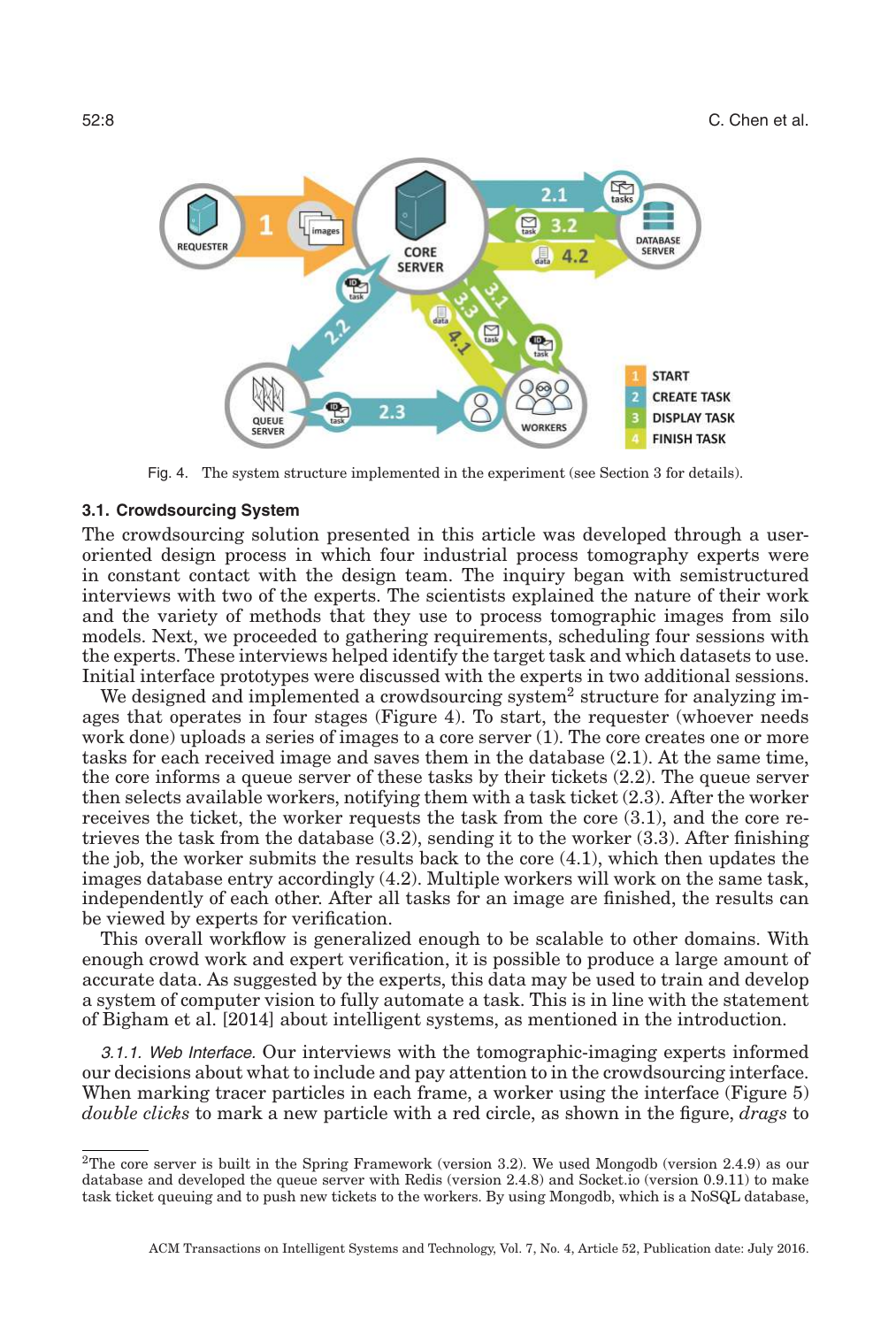<span id="page-8-0"></span>

Fig. 5. An example of our web-based interface showing the particle marking and adjusting process.

adjust the position of a mark that has already been made, and *single clicks* to remove a mark. The worker then drags the marks to adjust their position to where the particle has been moved, and deletes marks for particles that have disappeared or left the silo. As the images are difficult and complex, workers are given the option to look at them using three brightness levels, changing visibility of different details in the images, as shown in Figure [3.](#page-5-0)

To better inform the interface, we conducted a pilot study with 5 nonexpert workers and asked them to rate the appearance of the marks after they finished their tasks. The results showed that all of them agreed that a circle was better, as compared to quadrant marks and crossed marks. The most common reason was that the particle was also a circle; thus, they could better see its distance to the edge of the circular mark. Four agreed that a red color was easy to recognize; they also suggested using a thicker circle to make it easier to see.

3.1.2. Task Design. In the experiment, *frames* are tomographic images uploaded from the requester server to the core server. A *data set* refers to a sequence of consecutive frames. *Tasks* are generated by the core server after it has received frames sent from the requester. Workers work on one task at a time, identifying and marking all the particles in the image shown to them in each task. The task design consists of three aspects: *interaction elements* in each task, *control flow* of all tasks, and *aggregation*.

*Interactions* define the operations that workers can perform when completing tasks. They are: *double click* to draw a circular mark around a tracer particle, *single click* to remove a mark, and *drag* to move marks. The system records all mark coordinates and submits them to the server for later processing.

*Control flow* defines how tasks are organized throughout the process. We define two tasks as being sequenced if they have dependency relationships and as being paralleled if they are independent. To start, the first task for all frames is sent to workers. In the

we can easily adjust the data structure to change the system to complete different tasks. By using Redis, we can customize the priority of the tasks and control the order of tasks sent to workers.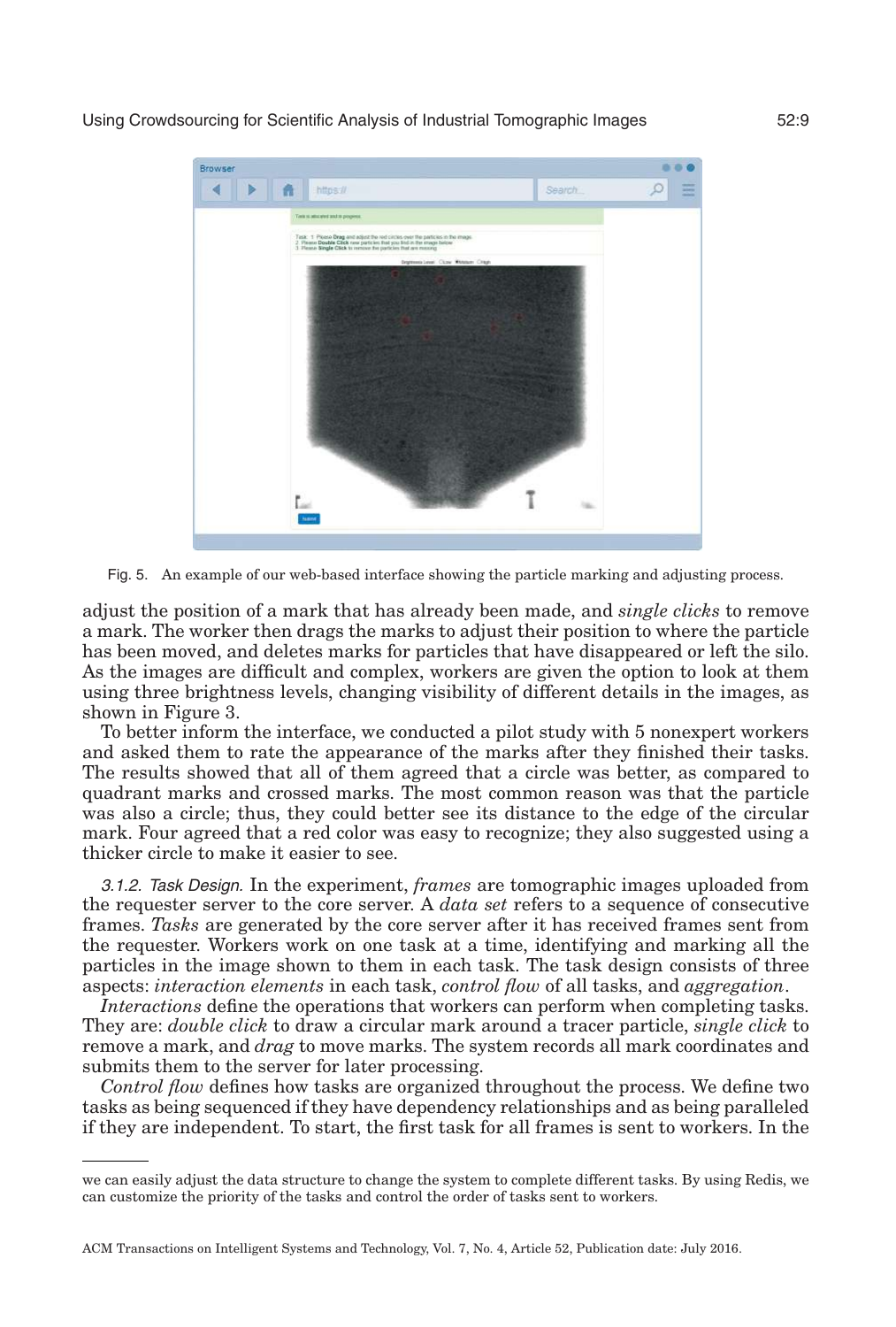first round, workers will either see an image without marks (if no frame's first task has been completed) or an image with marks (from the nearest frame in the series that has had its first task completed). In the former, workers add marks to the images. In the latter, the marks will have a large offset in relation to the particles, since particles move (or disappear) between frames. Workers must thus adjust the accuracy of the marks. Among all tasks in the first round, the tasks are sequenced since the initial particles shown in a task are based on previously accomplished tasks.

After all first tasks are completed, the second tasks for all frames are sent. In this second round, workers will see the marked images from the first tasks of their respective frames. Most marks will be accurate, with only a tiny offset. Here, workers review marks from the previous round. Subsequent rounds repeat the second round over and over until all tasks are completed. In the second and subsequent rounds, tasks are sequenced among two rounds and paralleled within each round.

*Aggregation* is a step merging particles marked in the tasks to particles in the frames. We applied a machine algorithm to aggregate results from task *n* to  $(n-1)$  of the same frame: (1) for each mark *x* in task *n*, find its closest mark *y* in task  $(n - 1)$ ; (2) if their distance from each other is smaller than a threshold (equal to the average radius of the biggest three visible particles), merge mark *x* and *y* to a midpoint; (3) if their distance is larger than the threshold, save mark *x* as a new mark of the frame. This approach will produce particle data in each frame and reflect the trajectories of the tracer particles in the dataset, as shown in Figure [9.](#page-15-0)

# **3.2. Algorithmic Approach for Automatic Tracer-Particle Detection**

<span id="page-9-0"></span>The image processing algorithm was based on the well-known Hough Transform (HT) [Hough [1962;](#page-24-10) Mukhopadhyay and Chaudhuri [2015\]](#page-24-11), modified for circle detection [Yuen et al. [1990\]](#page-24-12)—CHT, with a gradient-based detection kernel [Atherton and Kerbyson [1999\]](#page-23-10). During preliminary analysis, other HT-based methods such as RCD [Chen and Chung [2001\]](#page-23-11) or RHT [Xu and Oja [1993;](#page-24-13) Xu et al. [1990\]](#page-24-14), along with non-HT methods such as genetic algorithms [Ayala-Ramirez et al. [2006\]](#page-23-12) were considered.

Past work in the area [Grudzien and Hernandez De La Torre Gonzalez [2013\]](#page-24-3) indicated that design of any algorithm addressing radiography particle tracking is highly constrained by the need to produce visually meaningful data for further analysis, the intricacies of the measured material (the X-ray absorption rates for sand are relatively very high), and the measurement setup. In an X-ray system for measuring the silo discharging process, in which the granular material is sand, X-ray radiation by flowing material is very high. Even accurate empirical selection of the X-ray system parameters (current and voltage settings on the X-ray tube, exposure time, magnification, and field of view) cannot ensure high signal-to-noise ratio (SNR) in radiographic images. Improvement of SNR could be easily achieved by, for example, increasing exposure time; however, such a solution increases blurring on the radiographic images as the result of gathering signals in time on the detector. The proposed methodology (based on HT) appears to be the optimal approach to detect particles given the characteristics of the data obtained. Other types of algorithms often require binarization during image processing. The low SNR level of the radiographic images leads us to the conclusion that any approach requiring binarization is simply too expensive in terms of intensity information loss. Figure [6](#page-10-0) shows an example set of enlarged images of a single observed tracer particle (a metal ball, i.e., an X-ray absorbing material) and their contrast with the background.

The HT required significant modification to process the radiographic images to offer optimal methods for particle detection. We adapted the algorithm accommodating the additional information provided by the physical aspects of the registration method. First, the metal balls used in the experiment have equal radii. Any negligible size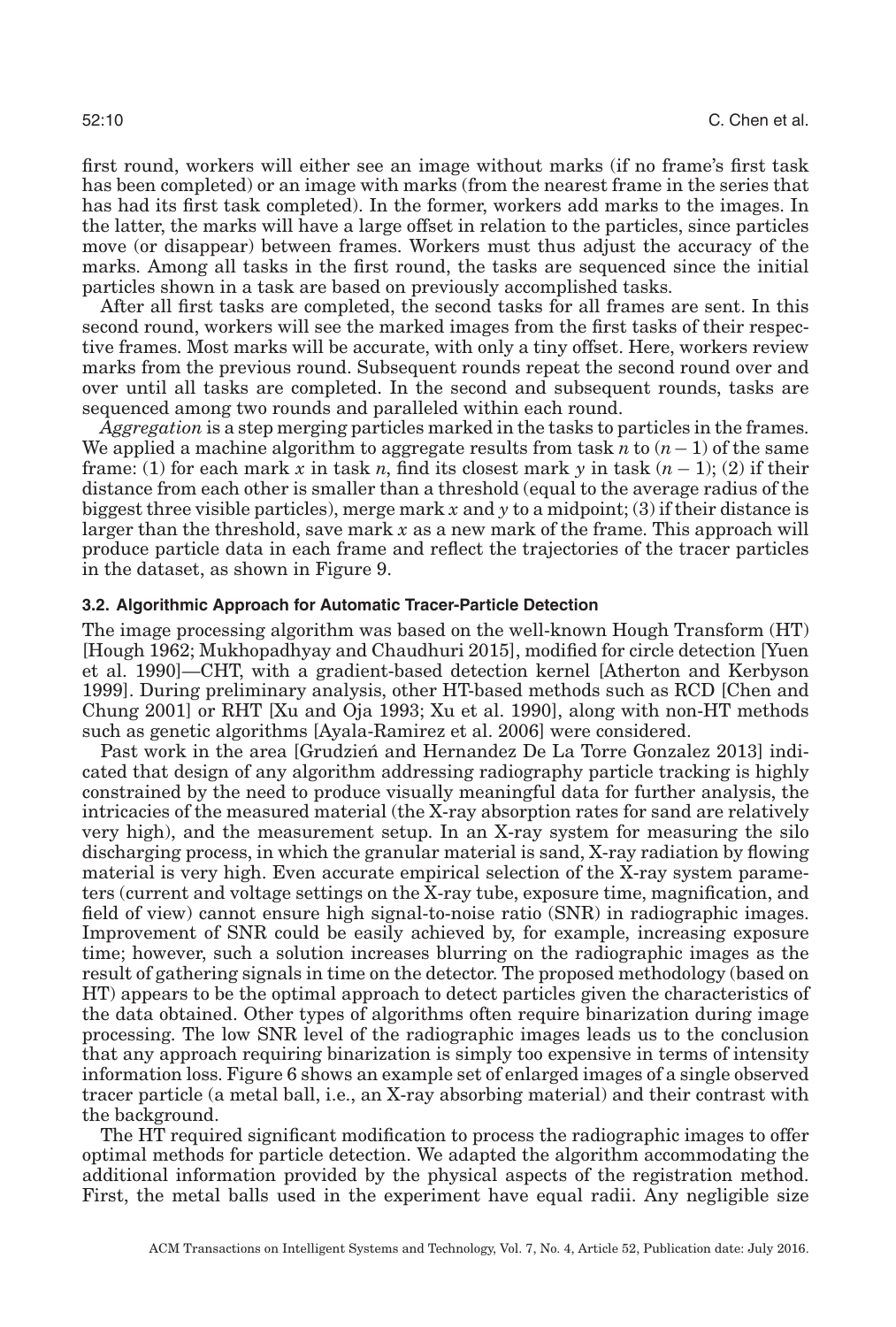<span id="page-10-0"></span>

Fig. 6. Typical shapes of particles that can be found in the loose flow (top row) and dense flow (bottom row) datasets. The images were obtained during flow experiments. Images are enlarged with no pixel approximation method (or nearest neighbor). Note the low SNR of the images, which effectively limits the variety of applicable detection algorithms.

<span id="page-10-1"></span>

Fig. 7. An intensity profile (a) obtained along the red line, as shown in (b).

variation from an analysis point of view observed in registered images is caused only by perspective projection, in which the distance between particle and X-ray sensor plays an essential role. Second, particles appear not as a solid objects (circles) but rather as an intensity ring, in which the intensity is radius-dependent, as shown in Figure [7.](#page-10-1) This can be considered as registering pseudo-gradient images, since the X-ray intensity at the sensor is the inverse of absorption of the material along the emitter-sensor ray.

To account for these insights, we have chosen a method of size-invariant kernels for circle detection [Atherton and Kerbyson [1999\]](#page-23-10), which allows configuring the degree of size invariance. This reduces the classical CHT parameter space to two dimensions and can be implemented as convolutional filtering. Another important aspect of the applied algorithm was the image preprocessing step. Each image fed to the HT algorithm was preprocessed in order to normalize differences in the insensitivity between the silo wall area and the center of the image. During the normalization procedure for each point in an image, a pair of values (minimum and maximum) was determined. These values were obtained by averaging a set of frames for a full silo (before adding tracer particles) and for an empty silo (after the discharging process). This allows us to reduce the intensity distribution in the X-ray images, along with the perspective projection distortion related to the size of the X-ray emitter, the silo, and the X-ray detector.

It is worth mentioning that the algorithm does not use temporal information about particle position in previous radiographic images. It may appear that considering the temporal aspects of particle position should produce higher algorithm performance; however, two physical aspects of the registration method limit the utility of such a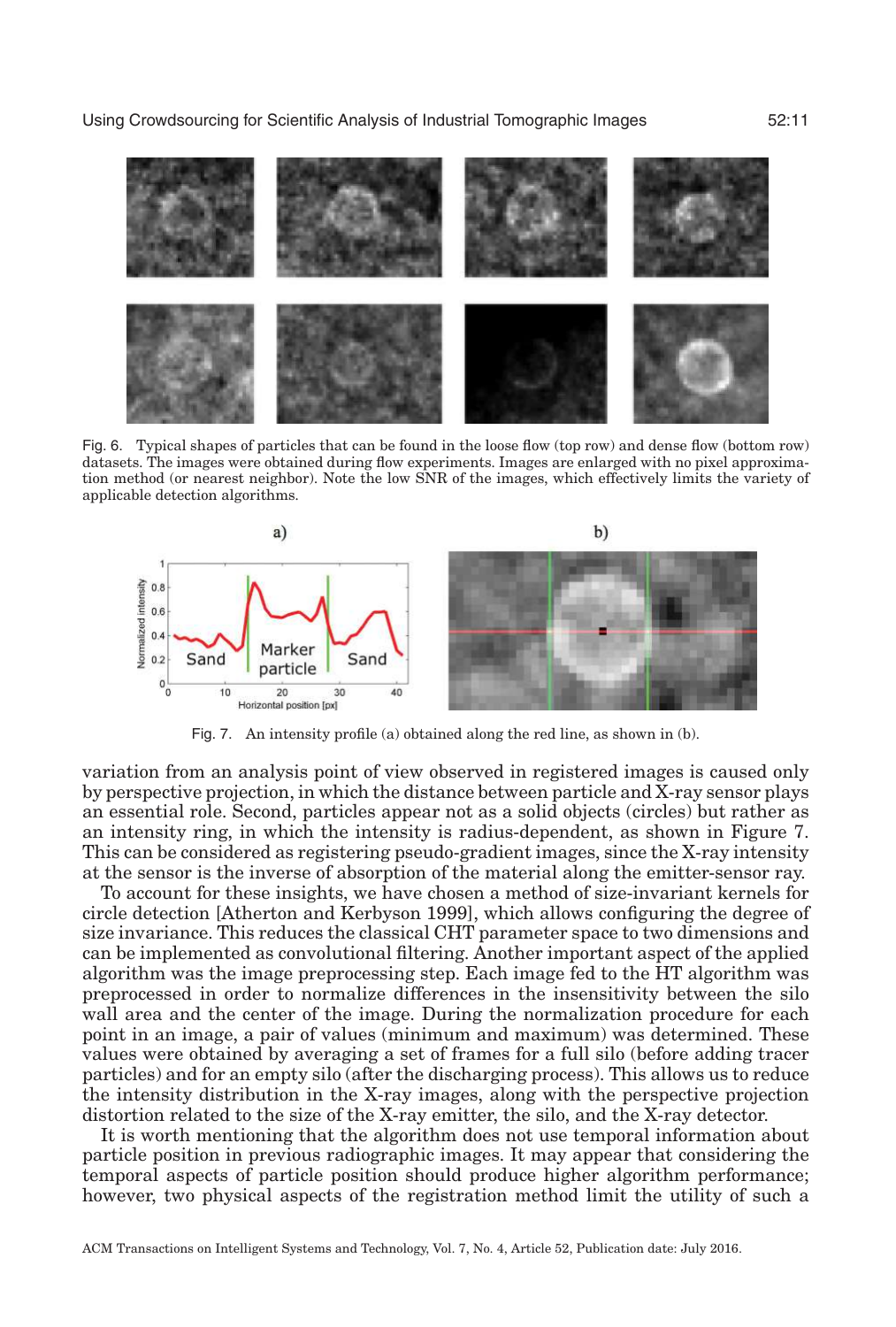method. In fact, incorporating the temporal aspects of the data may cause errors in result interpretation. Due to low SNR in radiographic images and the fact that our analysis is limited to the 2D view (without 3D reconstruction) of granular material distribution in the silo, the particles may disappear from radiographic images at some time points. It is possible that, on the path between the X-ray source and detector, the changes in sand distribution and/or concentration cause high X-ray absorption, such that tracer particles would no longer be visible on the radiographic images (i.e., the SNR level would be too low for detection, but the physical metal balls would still be present in the sand mixture). Moreover, changes of particle position in 3D space cannot give us, for such a measurement methodology, any information about particle movements because the images are acquired in 2D. Consequently, our approach ignores the temporal aspect of the data in order to ensure the best possible precision.

# **4. METHODOLOGY**

After the two systems were implemented, we proceeded to conduct their evaluation. Our evaluation strategy consisted of four activities. First, we conducted a study with nonexpert users in which they processed two different datasets at two different taskper-frame rates (i.e., the number of times that a single image is processed by the crowd). This enabled us to evaluate the feasibility of the technical solution, identify whether there are significant differences between the datasets in terms of human computation, and determine the adequate crowd effort to perform the task. Second, we conducted a study with expert users. In this activity, experts identified particles in two datasets to establish a near-to-ground truth for further comparisons. They also subjectively rated the results obtained from the crowd. Third, we compared the performance of the crowd system and the automatic algorithm using the near-to-ground truth produced by the experts. Last, we introduced a third dataset to test the scalability of both systems.

# **4.1. Crowd Study**

We conducted an in-house experiment to evaluate the crowdsourcing system. In the experiment, we considered two factors. First, we specified two types of datasets—loose or dense—for which the material has different densities. The experts defined the two types as being more or less difficult to analyze, respectively. Second, we counted the number of tasks allocated and distributed per frame: three or six.

Thirty-two nonexpert participants from the university community (16 males and 16 females, all right-handed, age range from 22 to 44,  $\mu = 29.5$ , SD = 5.2) were recruited. Two of the expert participants who had previously informed our study were also recruited.

A between-subjects design was used with the group of nonexpert workers. We made a sequence of tasks with both the loose and dense datasets, and small and large numbers (three and six) of tasks per frame. It was counterbalanced, with four conditions, in the following order: 3-dense, 3-loose, 6-dense, and 6-loose. For example, the first group of nonexpert workers did tasks using a dense dataset and with three tasks generated for each frame. We had eight participants for each condition, who were tested in separate sessions each with different participants, making for a total of 32.

Previous work [Park et al. [2014\]](#page-24-15) described alternative methods to organize training for crowdsourcing. At the beginning of the experiment, we gave participants a training session of ten tasks per participant, on average, to familiarize them with the interface and tasks. They were also provided instructions on paper with both text and images explaining what a particle is and how to use the system. The experiment leader went through all the instructions with the participants. After the training session, the participants knew how to interpret the images and process them efficiently.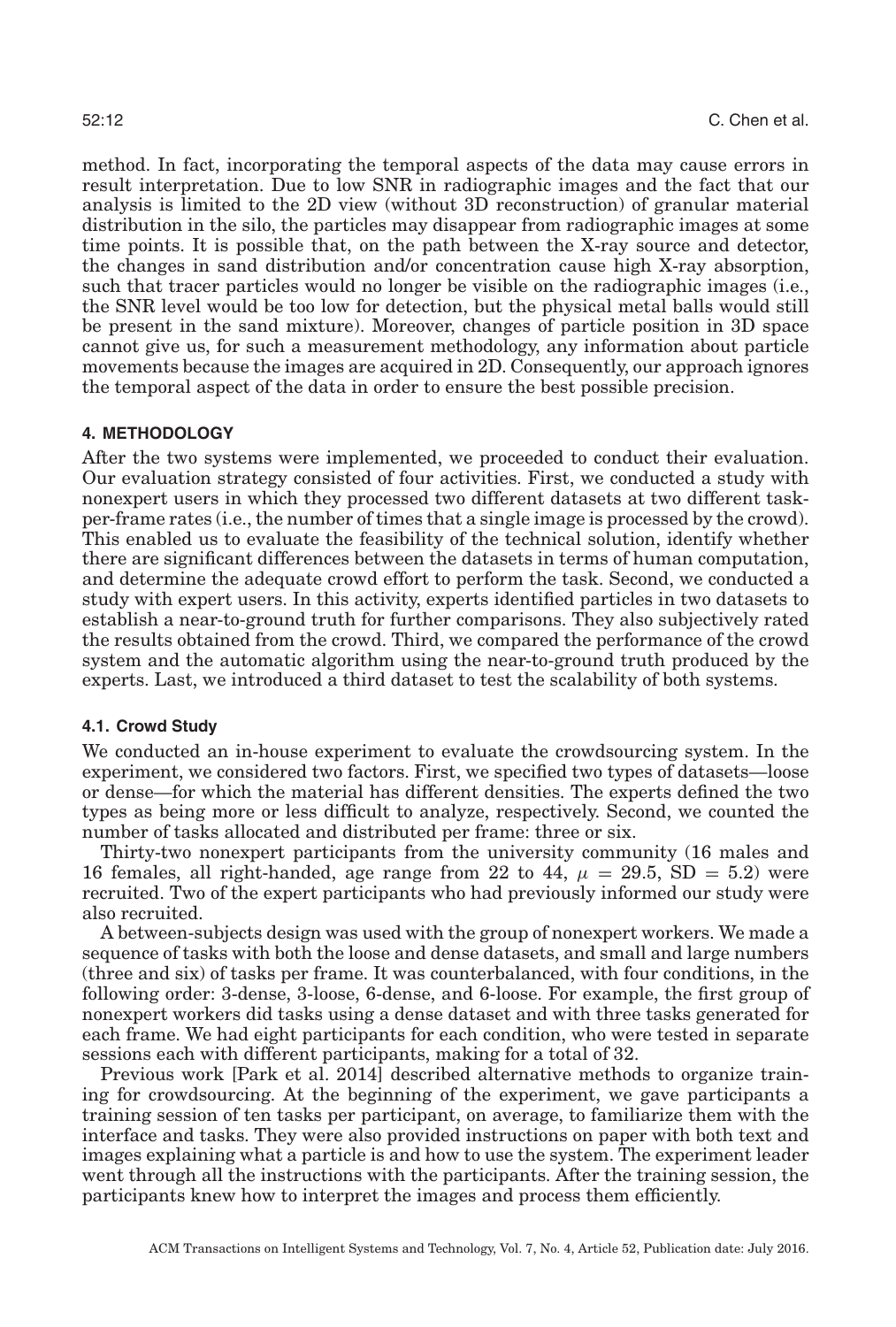In our design (excluding practice tasks) we had a total of two datasets—dense and loose—and two levels of task numbers—three and six—for each frame. There were 137 frames in each dataset, making for 548 frames in the study. There were 2,466 tasks in total. There were 51.375 tasks per person for the conditions 3-dense and 3-loose, and 102.750 tasks per person for conditions 6-dense and 6-loose.

We measured task completion time by average time taken for task completion (the interval between the worker receiving the task and pressing the "submit" button), accuracy of each frame (precision score and sensitivity score), and accuracy of identified particle trajectories (evaluated by experts). Since it is hard to objectively estimate the total number of tracer particles visible to the naked eye, an absolute ground truth is difficult to establish. However, we suggest employing a near-to-ground truth based on expert results of identifying the particles in the frame. After the experiment, participants were asked to grade their subjective experience on the NASA TLX scale.

# **4.2. Expert Study**

In order to generate near-to-ground truth results for each dataset, we used results from four different tomography analyses. Two experts completed one task per frame of each dense-flow dataset, then evaluated the work of the nonexperts working on each loose-flow dataset. Two different experts did the same for each loose-flow dataset, then evaluated the nonexpert work on the dense-flow dataset. We generated only one task for each frame since the experts knew what to identify as particles.

The crowdsourcing system was used to gather data from experts. Before the experiment, experts performed the same training session as nonexperts had completed, with instructions and ten tasks per expert, which familiarized them with the system. In each session, an expert processed 137 tasks (excluding the training session). Afterwards, the experts filled out a questionnaire evaluating the quality of crowd work by judging the number and quality of the trajectories in the resulting images. Each dataset was processed by both experts. We asked them to identify the trajectories in each result image and to give a score between zero and ten to each image, zero being the worst and ten the best.

#### **4.3. Comparison with the Automatic System**

We now present how the automatic algorithm was applied and the methods used to compare the crowdsourcing system with the automated solution.

4.3.1. Apparatus. The algorithm for automatic localization of trace particles, based on HT as described in Section [3.2,](#page-9-0) was implemented in the MATLAB environment, as we found it suitable for fast algorithm prototyping. However, performance assessment is fairly coarse. For the MATLAB-based implementation, run on an Intel i3 3.3GHz, Windows 32b platform, the amount of time needed to analyze one image is about 1.6s. This implied that the algorithm was sufficient for a proof-of-concept experiment, especially taking into account the fact that on-line analysis is not required for bulk-flow process radiography.

The algorithm used the same input data as the crowdsourcing system—a set of subsequent TIFF images. It also provided the same output—sets of particle coordinates for each of the input frames. The full compliance with respect to format allows for fast comparisons. We used the distance between tracer particles identified by the crowd, the experts, and the algorithm to conduct the comparison.

4.3.2. Comparison Method. In order to further assess the feasibility of the crowdsourcing system, we conducted a comparative analysis. The results obtained by the crowd in various combinations were compared with the results obtained by the proposed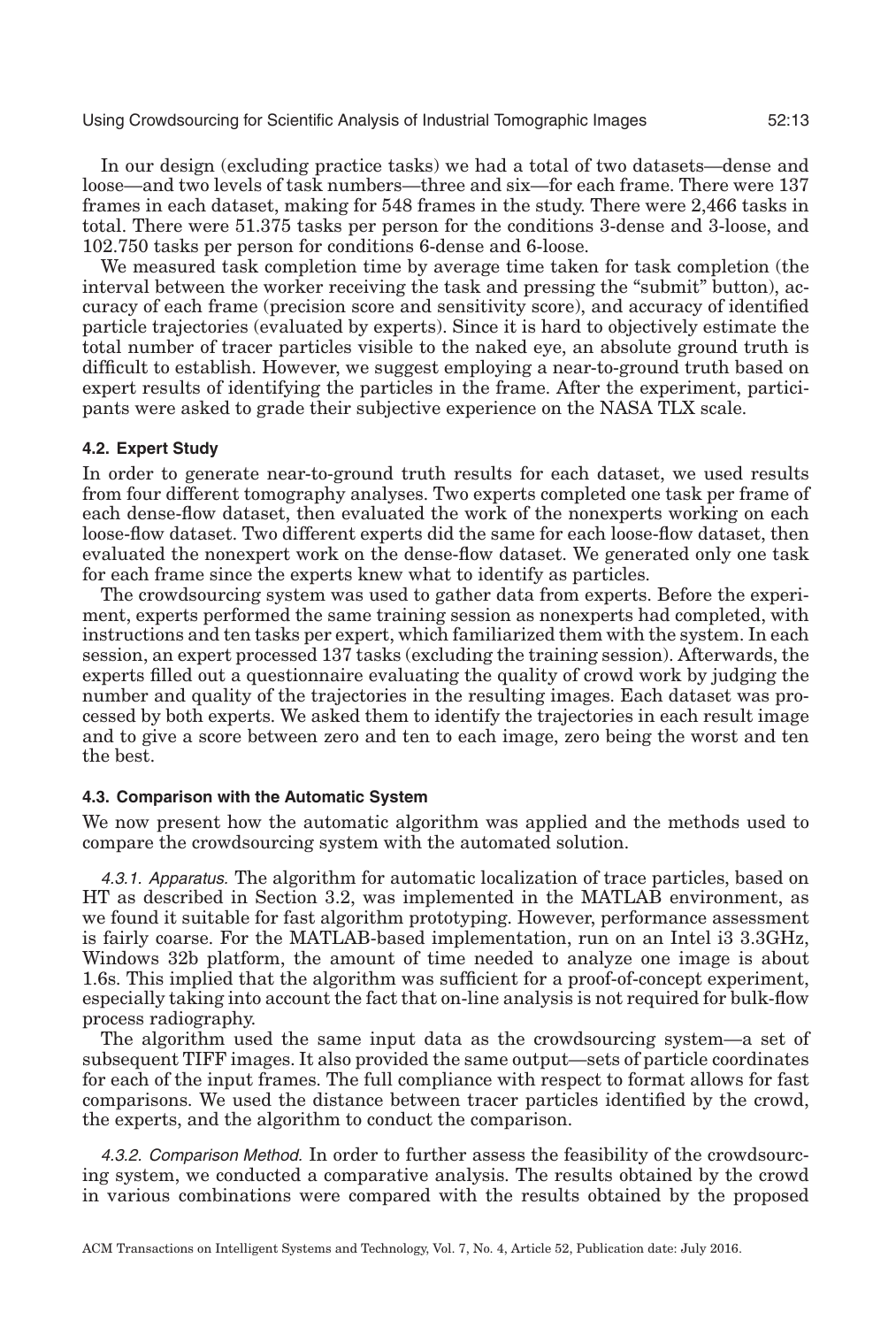<span id="page-13-0"></span>

Fig. 8. Diagrams illustrating the method used for assessing the quality of the crowd system (a) and the algorithm (b): For the first diagram (a), orange particles are those identified by the expert only  $(FN_C = 6)$ , dark-green particles were identified by the crowd and confirmed by the expert  $(TP_C = 4)$ , and red particles were detected by the crowd only  $(FP_C = 3)$ . For the second diagram (b), orange particles are those identified by an expert only  $(FN_A = 6)$ , green particles are those identified by the algorithm and confirmed by the expert  $(TP_A = 5)$ , and blue particles were detected by the algorithm only  $(FP_A = 4)$ .

algorithm. The quality assessments for both classification approaches were based on the data obtained by the experts.

The performance of the crowdsourcing system and the algorithm were assessed using the methodology shown in Figure [8—](#page-13-0)a confusion matrix. Classification results obtained from the crowd and the algorithm were referred to the expert results (the assumed ground truth) and presented in terms of *sensitivity*, *precision*, and *accuracy*. A full confusion matrix cannot be computed, as identification of objects that are not particles is not the case in the presented research (there is no true negative cases).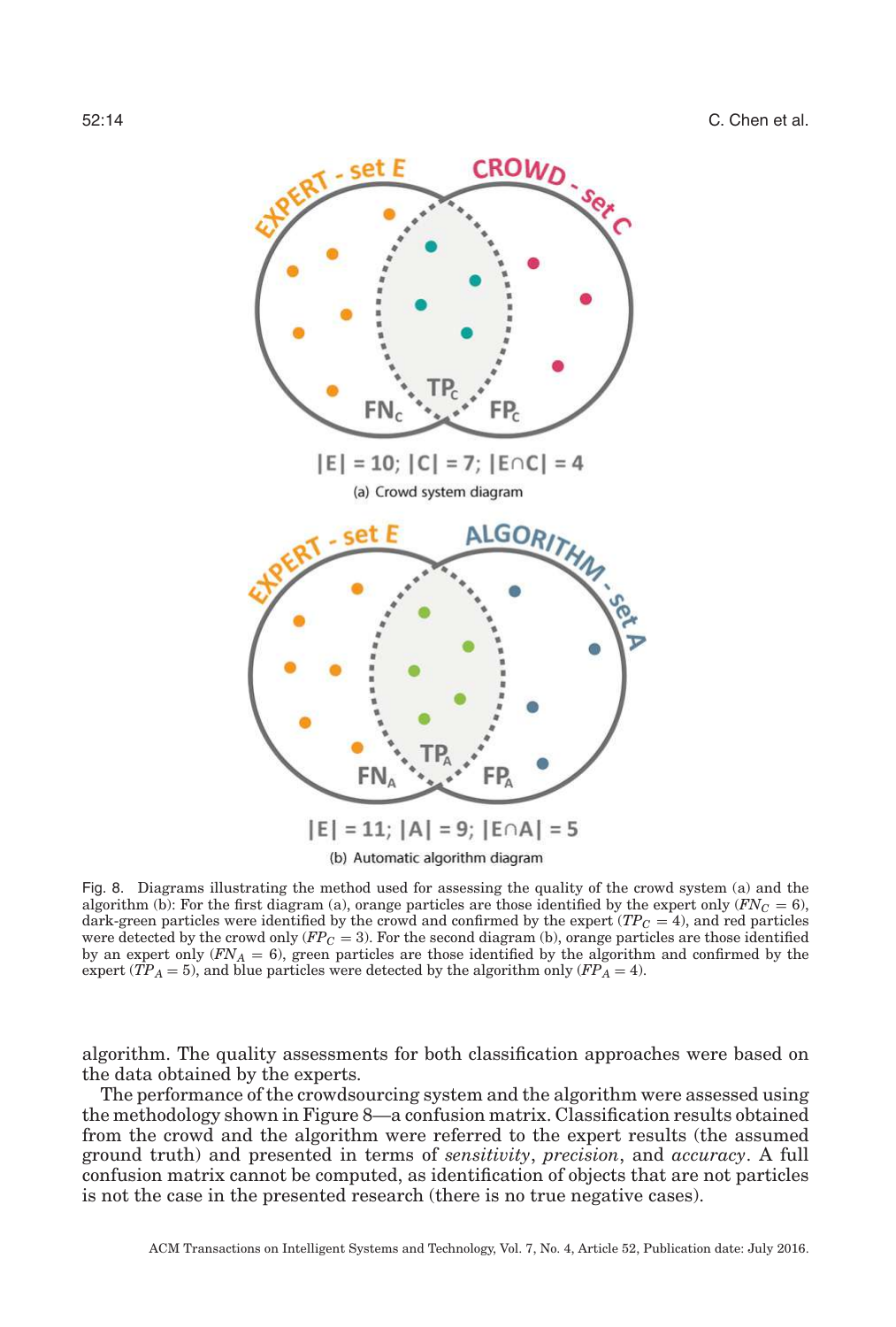Assuming that an incomplete confusion matrix for each of the frames of the measurement is computed for both the algorithm and the crowd, the following measures can be obtained (*C* denotes the crowdsourcing system and *A* denotes the algorithm):

- $-TP_C$  (or  $TP_A$ ): true positives—the total number of particles detected by the crowd  $(TP_C)$  or algorithm  $(TP_A)$  and confirmed by the expert;
- $-FP_C$  (or  $FP_A$ ): false positives—the total number of particles detected by crowd  $(FP_C)$ or algorithm  $(F P_A)$  and not confirmed by the expert;
- $-FN<sub>C</sub>$  (or  $FN<sub>A</sub>$ ): false negatives—the total number of particles detected by the expert, but not the crowd  $(FN_C)$  or the algorithm  $(FN_A)$ .

A full confusion matrix cannot be computed, as the experts do not identify objects that are not particles. The relationship between *TP*, *FP*, and *F N* and the total count of particles *P* (their population) is defined as follows:

$$
P_i = TP_i + FP_i + FN_i. \tag{1}
$$

The index  $i = A, C$ , where A stands for the algorithm and C for the crowd (e.g.,  $P_A$  is the total number of unique particles detected in the expert-algorithm comparison).

The ground truth value (the total number of particles found by an expert in a given dataset) is defined as follows:

$$
G = TP_A + FN_A = TP_C + FN_C. \tag{2}
$$

Consequently, the following algorithm quality indicators can be defined for the incomplete confusion matrix and these measures. The classifier sensitivity (algorithm or crowdsourcing) *SENS*—also known as recall—defines the probability of the classifier detecting a particle confirmed by the expert.

<span id="page-14-1"></span>
$$
SENS_i = \frac{TP_i}{TP_i + FN_i} = \frac{TP_i}{P_i}
$$
\n<sup>(3)</sup>

The classifier precision *PREC* is defined as the probability of a particle detected by the classifier being a particle also identified by the expert.

<span id="page-14-2"></span><span id="page-14-0"></span>
$$
PREC_i = \frac{TP_i}{TP_i + FP_i} = \frac{TP_i}{P_i}
$$
\n<sup>(4)</sup>

Finally, the classifier accuracy *ACC* is defined as the probability of correctly detecting a particle, and can be used as an overall measure of the performance of this method.

$$
ACC_i = \frac{TP_i}{FN_i + TP_i + FP_i} = \frac{TP_i}{P_i}
$$
\n
$$
(5)
$$

A particle is treated as having been correctly detected by measuring the Euclidean distance between the detected points. For a given particle  $x$  detected by the classifier, if a particle *y* detected by the expert exists so that  $d(x, y) < D$ , then the particle is treated as detected. *D* is defined as the average radius of the three largest particles obtained manually from the data set.

### **4.4. Evaluating the Scalability of the Solution**

In order to test the scalability of the solutions, we introduced an additional dataset called 3-sandpaper (using images from a different silo type—a silo with a sandpaper wall, and generating 3 tasks per frame) and processed it both using our crowdsourcing system (with  $n = 8$  participants) and the algorithm. A single expert was also asked to process the dataset. We reapplied the comparison method presented earlier to see how the two systems were affected by the dataset change.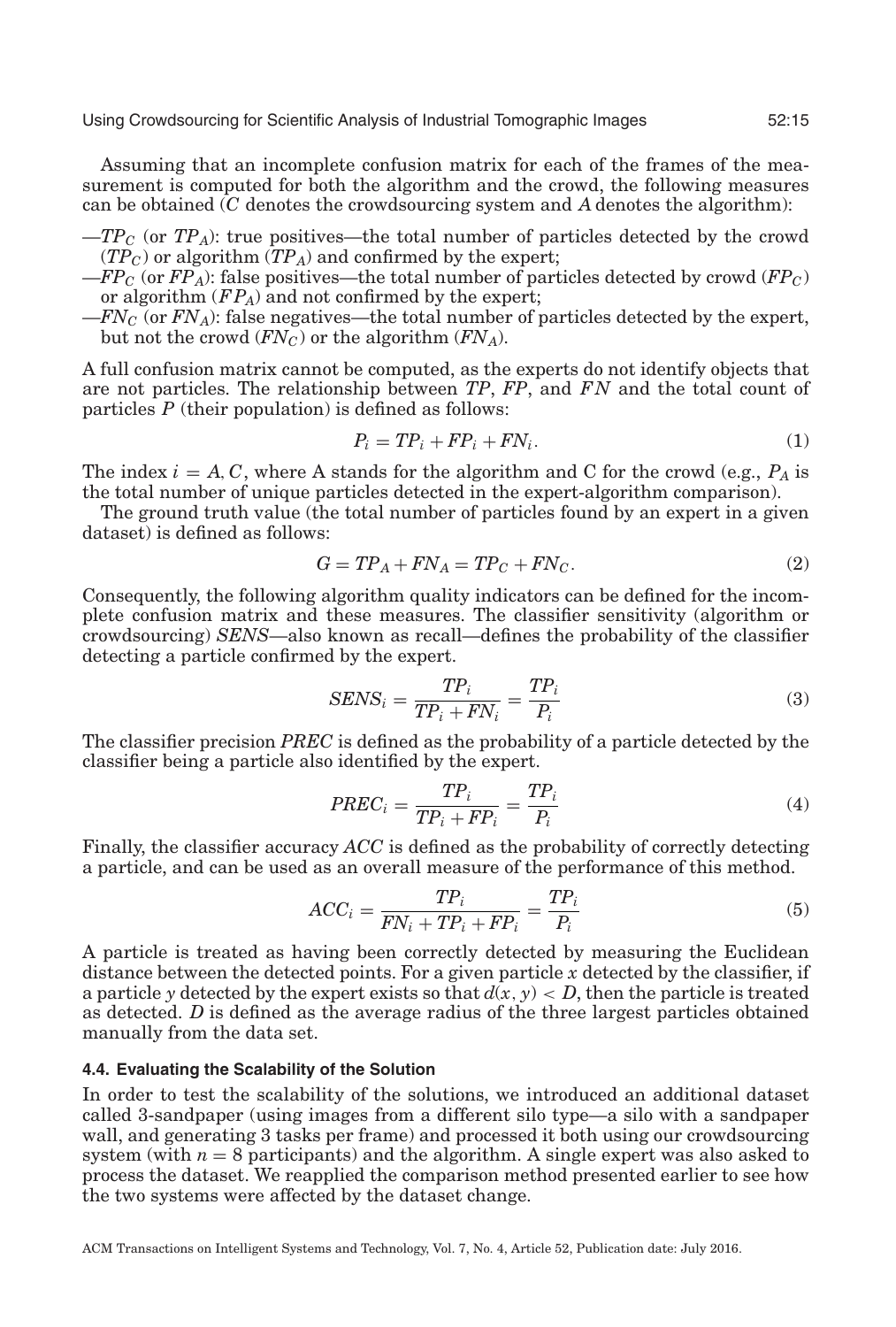<span id="page-15-0"></span>

Fig. 9. Results from experiment comparing accuracy of trajectories between expert and nonexpert workers for both loose and dense flows, without eliminating particles that are identified by only one worker.

# **5. RESULTS**

This section shows the results of the four phases of the evaluation. First, we present the results of the evaluation of the crowdsourcing system. Next, we present how experts assessed the results produced by the crowd. Finally, we present the comparison between the automatic and crowdsourcing methods.

# **5.1. Crowd Study Results**

For each condition, we could generate result images as seen in Figure [9.](#page-15-0) We also ran a two-way between-subject ANOVA for each dependent variable and calculated statistics on the frame level. This section presents the effects of varying the task-per-frame rates and the dataset on completion time and performance.

5.1.1. Task Completion Time. We measured the average time for processing each task; the average time for each frame is the sum of the average time of all of its tasks. We recorded the timestamp for when a worker received the task, and the timestamp for when the worker pressed the "submit" button. The interval was the time for processing this task.

We found a significant main effect of the dataset type on time  $F_{1,544} = 9.04, p < .01$ . Pairwise t-test (with Bonferroni correction) shows that processing each task in the loose dataset ( $\mu = 67.89$ s, SD = 22.69s) is significantly faster ( $p < .01$ ) than processing each task in the dense dataset ( $\mu = 74.12$ s, SD = 26.20s). This suggests that nonexpert workers can process images in the loose dataset faster than processing images in the dense dataset.

There was also a significant main effect on the number of tasks for each frame  $F_{1,544} = 10.63, p < .01(p = .001)$ . Pairwise t-test shows that, if we generate six tasks for each frame  $(\mu = 67.62s, SD = 22.26s)$ , work is significantly faster  $(p < .01)$  than if we generate three tasks for each frame ( $\mu = 74.38$ s, SD = 26.50s).

5.1.2. Performance. In order to establish the performance of the system, we consider the precision score and the sensitivity score for each frame (Figure [10\)](#page-16-0). Precision and sensitivity are defined as in Equations [\(4\)](#page-14-0) and [\(3\)](#page-14-1).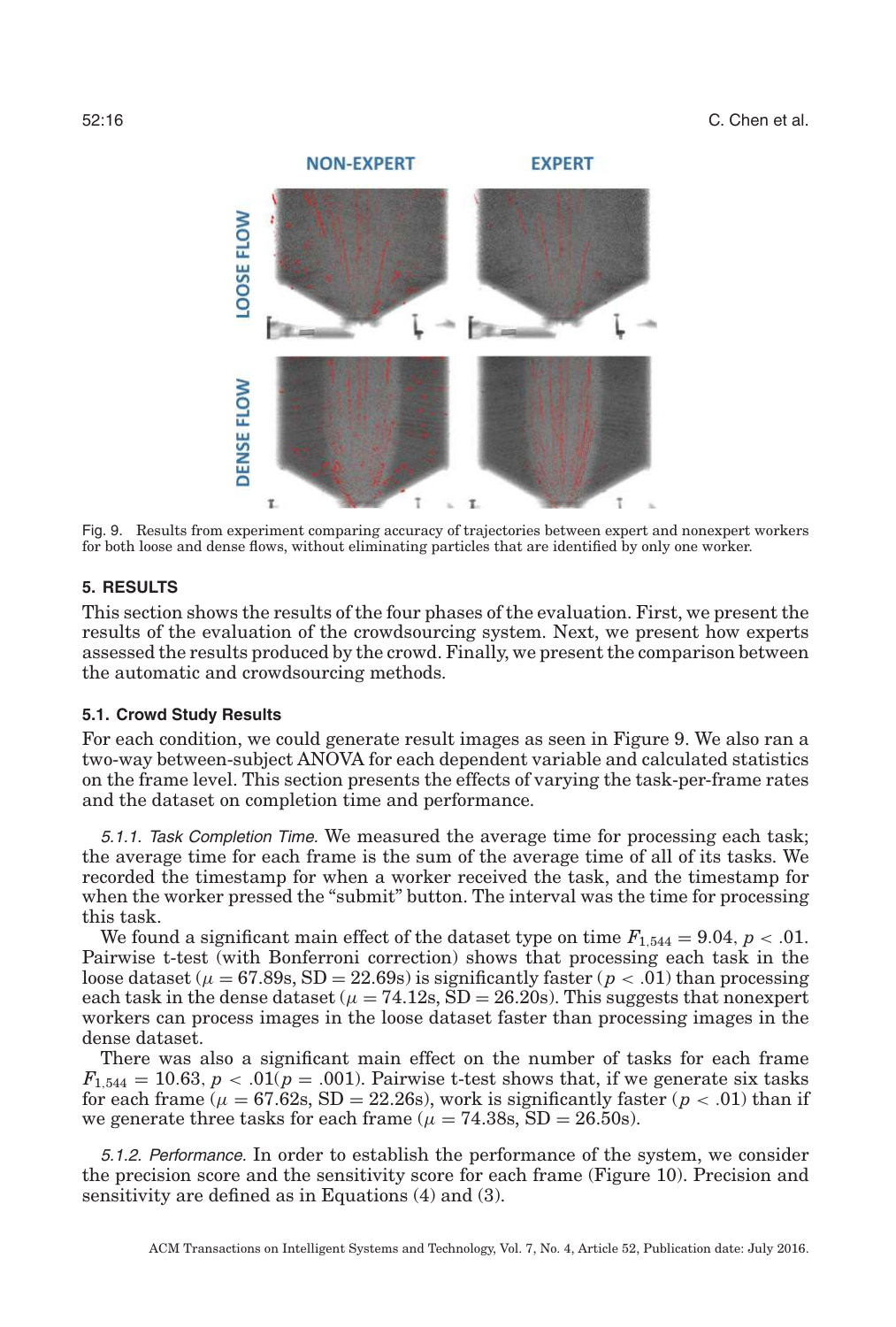<span id="page-16-0"></span>

Fig. 10. Precision and sensitivity for the four experiment conditions. Note that, for the dense dataset, an increase in the number of tasks per frame yields better sensitivity, while the effect was not observed for the loose dataset. Error bars are .95 confidence intervals. The results on the graph are provided without eliminating particles that were identified by only one worker.

We assumed that expert results were near-to-ground truth results. The precision score of expert results should thus be approximately equal to 1.0, which means that every particle identified by the expert is correct. The sensitivity score should also be approximately equal to 1.0, which means that the experts identified all particles on each frame.

We measured precision and sensitivity scores for each frame completed by nonexpert workers by comparing its result to the corresponding frame result from the experts. Since the system has a feature to eliminate particle results that are identified by only one worker, we calculated the scores separately based on whether we would eliminate those results.

*Without eliminating particles that are identified by only one worker*, particle results will include every particle identified by the nonexpert workers. In this situation, there was a significant main effect of the dataset type on the precision score  $F_{1,544} = 92.43, p < .001$  and on the sensitivity score  $F_{1,544} = 746.98, p < .001$ . Pairwise t-test shows that the results of the dense dataset ( $\mu = 783$ , SD = .082) are significantly more precise ( $p < .001$ ) than results of the loose datasets ( $\mu = .706$ , SD = .106). However, the sensitivity of the dense datasets ( $\mu = .630$ , SD = .089) is significantly lower  $(p < .001)$  than that of the loose datasets  $(\mu = .825, SD = .080)$ . Dense flow has a higher precision score than loose flow, meaning that workers are less likely to identify wrong particles in dense than in loose flow. However, dense flow has lower sensitivity scores, meaning that there are also more particles that are difficult for workers to identify.

There was also a significant main effect of task number for each frame on precision scores  $F_{1,544} = 9.97, p < .01$  and on sensitivity scores  $F_{1,544} = 6.95, p < .01$ . Pairwise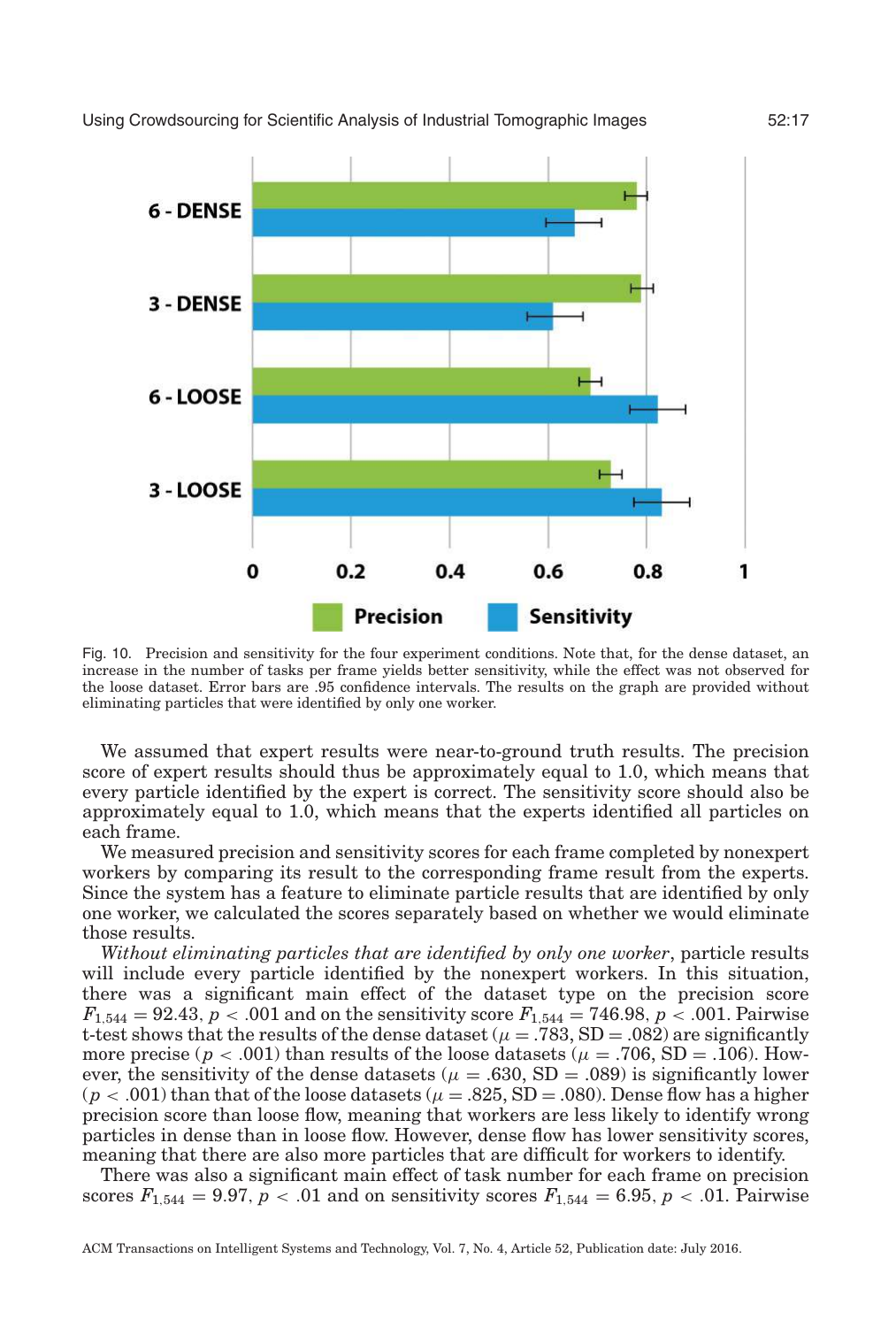<span id="page-17-0"></span>

Fig. 11. Average NASA TLX scores for 32 participants, split into 4 sets (dataset type—number of tasks per frame). Error bars are .95 confidence intervals.

t-test shows that, if we generate 3 tasks for each frame, the precision score ( $\mu = .757$ ,  $SD = .104$ ) will be higher, but the sensitivity score ( $\mu = .719$ ,  $SD = .141$ ) will be lower than if we generate 6 tasks, for which the precision score is  $.732 \text{ (SD} = .099)$  and the sensitivity score is .737 (SD = .115). With increasing task numbers for each frame and thus increased review rounds, the increases in sensitivity and precision scores are predictable. With more review rounds, more correct particles will be identified, while, of course, more wrong particles will also be identified. This result meets our expectation.

Finally, we found an interaction between dataset type and task number for the sensitivity value  $F_{1,544} = 11.37, p < .01$ . For the dense dataset, when the number of tasks for each frame is increased, the sensitivity value also increases from .609 to .652. However, for the loose dataset, with an increase in the number of tasks for each frame, the sensitivity value does not seem to change too much: from .828 to .823. We can see that the optimal number of tasks for one frame will be different based on different data sets. For the dense data sets, we can generate more tasks for one frame to get a better sensitivity, for loose data sets, three tasks are enough.

*When eliminating particles that are identified by only one worker*, we still found a significant main effect of data set type on precision scores  $F_{1,544} = 63.17, p < .001$  and sensitivity scores  $F_{1,544} = 661.56, p < .001$  and a main effect of task number of each frame on precision scores  $F_{1,544} = 34.79, p < .001$  and on sensitivity scores  $F_{1,544} =$ 14.94, *p* < .001. Moreover, for both independent variables, if we eliminate the particles that are identified by only one worker, we can find an increase in precision but decrease in sensitivity. This is because, in the eliminated particles, there are both particles incorrectly identified by only one person and correct particles that are identified by only one person.

5.1.3. NASA TLX Results. All 32 participants completed the NASA TLX questionnaire [Hart and Staveland [1988\]](#page-24-16) after the study (see Figure [11\)](#page-17-0). The participants reported that the task was moderately mentally demanding (mean score of 64.00). Physical demand and time pressure were not perceived as problems. The participants reported that they performed the task correctly (mean performance score observed was 71.25). The task also produced a moderate level of frustration in the participants (mean frustration score was 60.00).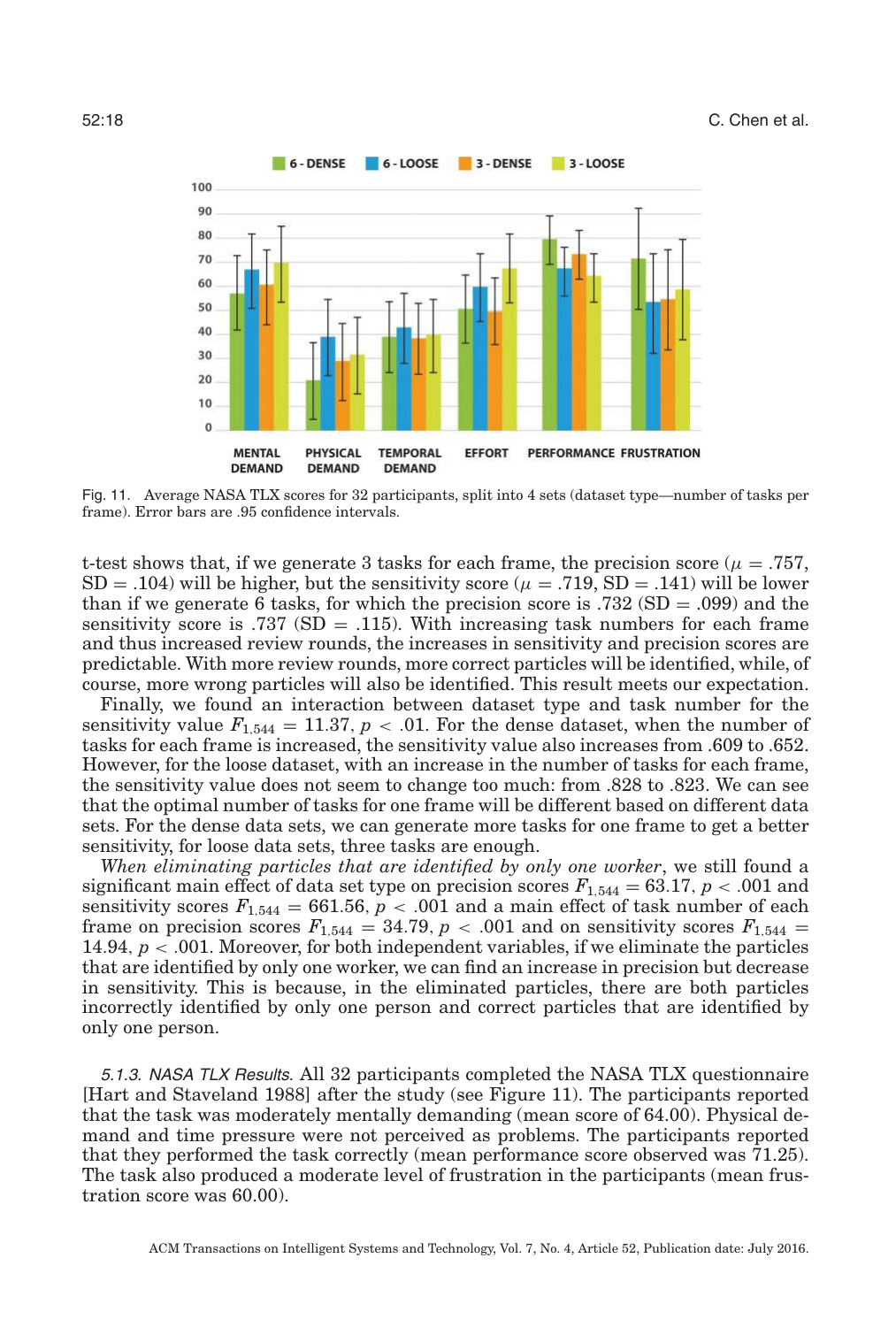<span id="page-18-0"></span>

|                     | Expert-loose | 3-loose   | 6-loose | Expert-dense | 3-dense  | 6-dense  |
|---------------------|--------------|-----------|---------|--------------|----------|----------|
| No. of trajectories |              | $^{13.5}$ |         |              | $12.5\,$ | $12.5\,$ |
| Score (out of 10)   |              | 8.5       |         | 9.5          | ο.υ      |          |

Table I. Expert Evaluation of Datasets

*Note*: In (A), experts working on the dense dataset evaluated the results of the loose dataset; in (B), experts working on the loose dataset evaluated the results of the dense dataset.

In order to investigate whether the number of tasks or dataset type were affected by subjective measures as reported by the workers, we performed 12 Wilcoxon Signed-Rank tests with Bonferroni correction. The only significant result was obtained for dataset type and perceived performance  $(p < .05)$ .

# **5.2. Expert Results and Feedback**

There were two experts. The first expert worked on the dense dataset and was evaluated by the second expert. The second expert worked on the loose dataset and was evaluated by the first expert. Afterwards, these two experts switched roles, and the same procedure was repeated. Also, each expert evaluated all results for both loose and dense datasets done by crowd workers. From Table [I,](#page-18-0) we can see that the experts can find almost all trajectories from nonexpert results, with a difference of one to three trajectories, and that both experts gave high scores for nonexpert results. The expert evaluating the loose dataset even gave higher scores to the nonexperts' work. Finally, both experts said that the crowdsourcing results would help them very much with their work.

#### **5.3. Comparison Results**

Nine datasets were obtained to obtain the result of the comparison, products of comparing the observations by the two experts, the crowd, and the algorithm. We compared results for different material densities, different task-per-frame ratios, silo types, and the way that the dataset was presented to the experts. The following datasets are presented (X denotes that a dataset was available for experts A and B):

- —3-dense-X and 6-dense-X: Image set from a smooth-wall silo filled with high-density material analyzed by expert A or B, the algorithm, and the crowd with low (3-\*) and high  $(6-*)$  task-per-frame ratios<sup>3</sup>.
- —3-loose-X and 6-loose-X: Image set from a smooth-wall silo filled with low-density material analyzed by expert A or B, the algorithm, and the crowd with low (3-\*) and high  $(6<sup>*</sup>)$  task-per-frame ratios.
- —3-sandpaper-B: Image set from a sandpaper-wall silo filled with low-density material analyzed by expert B, the algorithm, and the crowd with a low task-per-frame ratio. This dataset was used for additional scalability testing.

Table [II](#page-19-0) presents the results of the comparison; relative quality measures for particle detection for the algorithm and the crowd were obtained using Equations [\(3\)](#page-14-1) to [\(5\)](#page-14-2). It can be observed that the accuracy index for the crowd outperforms the automatic algorithm in all cases. This is even true for an additional dataset (3-sandpaper-B), which was not available at the design stage for both the crowdsourcing system and the automatic solution.

An additional frame-by-frame analysis of the number of particles detected shows that, while the ground truth expert result shows a number of particles with low variability (e.g., for 6-dense-A, the experts found  $\mu = 53.59$  particles per frame with  $\sigma = 3.83$ ),

<span id="page-18-1"></span> $3$ We use the star (\*) notation here as a wildcard, as in file names—\*-B denotes all image sets with names ending with B.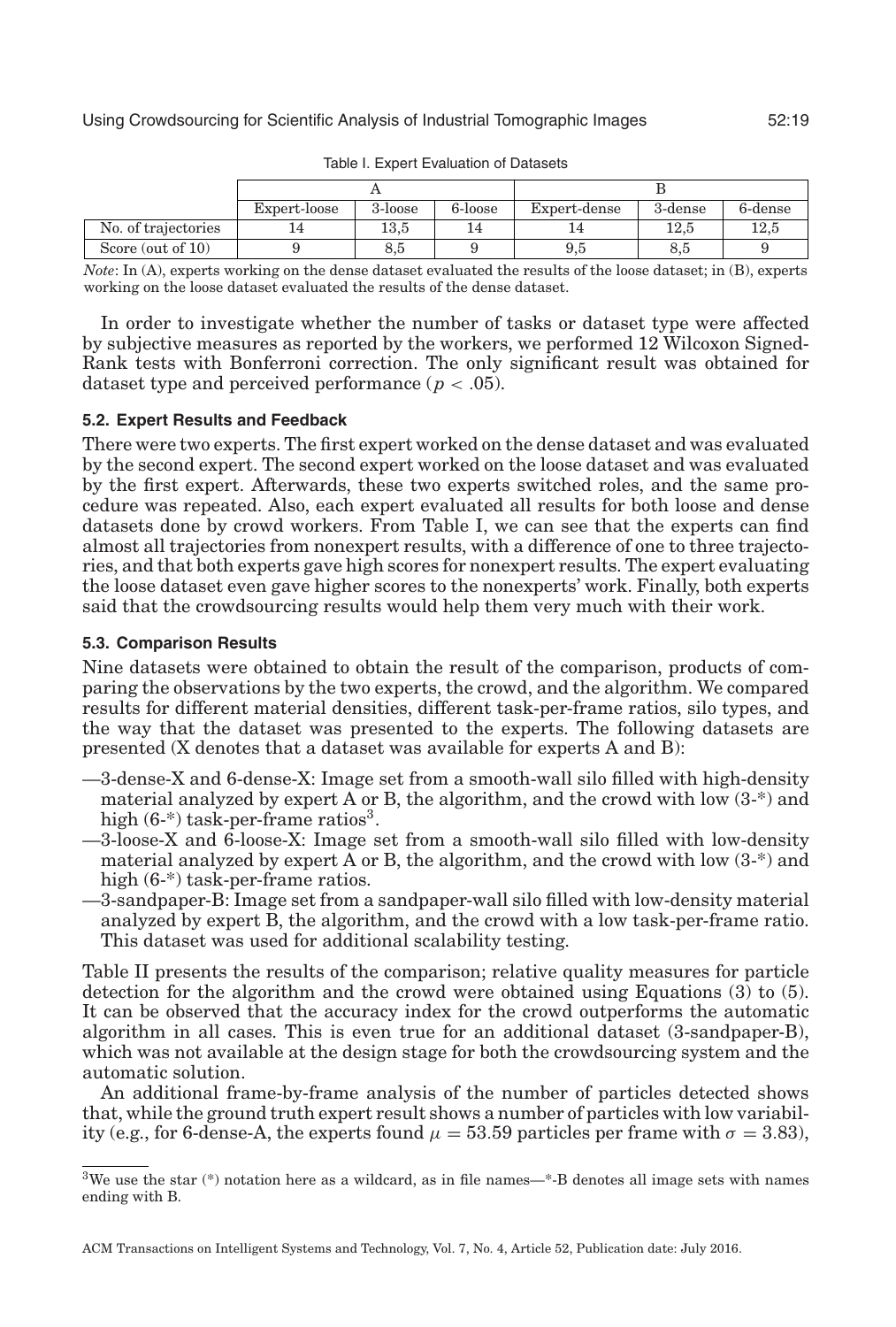<span id="page-19-0"></span>

| Dataset         | $PREC_C$ | $PREC_A$ | $SENS_C$ | $SENS_A$ | $ACC_C$ | ACC <sub>A</sub> |
|-----------------|----------|----------|----------|----------|---------|------------------|
| 3-dense-A       | 0.6157   | 0.2732   | 0.7841   | 0.7946   | 0.5264  | 0.2551           |
| 3-dense-B       | 0.9553   | 0.5261   | 0.4865   | 0.6581   | 0.4757  | 0.4132           |
| 6-dense-A       | 0.6537   | 0.2732   | 0.7741   | 0.7946   | 0.5489  | 0.2551           |
| $6$ -dense- $B$ | 0.9151   | 0.5261   | 0,5011   | 0.6581   | 0.4789  | 0.4132           |
| $3$ -loose-A    | 0.7833   | 0.4386   | 0.7387   | 0.4130   | 0.6133  | 0.2702           |
| $3$ -loose- $B$ | 0.8324   | 0.4437   | 0.7021   | 0.3736   | 0.6151  | 0.2544           |
| $6$ -loose-A    | 0.7795   | 0.4395   | 0.7122   | 0.4129   | 0.5928  | 0.2705           |
| $6$ -loose- $B$ | 0.8251   | 0.4440   | 0.6750   | 0.3736   | 0.5905  | 0.2545           |
| 3-sandpaper-B   | 0.6262   | 0.4578   | 0.2565   | 0.1759   | 0.2225  | 0.1456           |

Table II. Comparison of Particle Detection Performance Between Our Crowdsourcing System and Our Automatic Algorithms

*Note*: The two datasets from the crowd study are used along with an additional dataset that features a different experiment configuration. Results without eliminating particles that were identified by only one worker were used for the crowdsourcing system.

<span id="page-19-1"></span>

Fig. 12. The number of particles detected in each frame of the sample by the expert (blue), the crowd (green) and the algorithm (red) for the 6-dense-B dataset.

both the crowdsourcing system ( $\mu = 45.25$ ,  $\sigma = 7.22$ ) and the algorithm ( $\mu = 18.15$ ,  $\sigma = 4.89$ ) produced more variable results. This is illustrated in Figure [12.](#page-19-1)

# **6. DISCUSSION**

We interpret the results of our experiment in terms of implications for crowdsourcing design. We also address the advantages of a crowdsourcing solution over an automatic system. Finally, we discuss future research based on our work.

#### **6.1. Implications for Crowdsourcing**

Task completion time measurements showed that the datasets perceived as easy by the experts received less attention from the nonexpert workers. This may be explained by the fact that the experts' perception of the images is different than the nonexpert workers, due to the nature of the experts' work. This result suggests an implication for the design of future systems, for which the images should be examined by nonexperts in prestudies to assess their complexity. A future complexity assessment, in turn, would be useful to determine the number of times that each image needs to be processed. While we observed a positive impact of increasing the number of tasks per frame on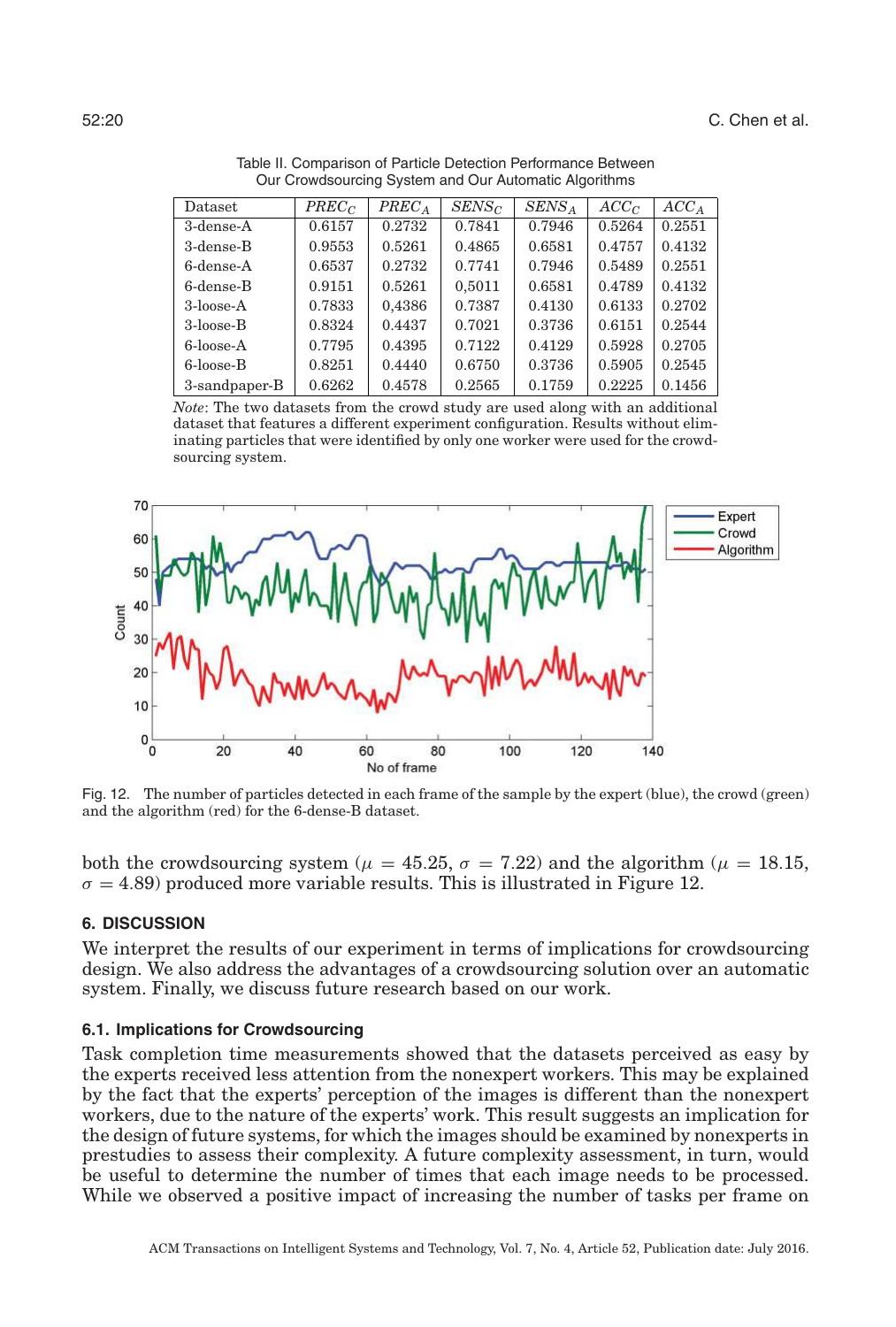the output quality for the dense datasets, such an effect was not observed for the loose datasets. This implies that, in future crowdsourcing system design, the difficulty of the datasets needs to be assessed and the parameters of the crowdsourcing method needs to be adjusted accordingly. When we combine this result with the subjective expert assessments of the crowdsourced results, one may wonder what could be the lowest number of tasks per frame that produce an acceptable result. This may be a key question for minimizing implementation costs if future systems are to be scaled up and eventually become training sets for AI-based solutions. Furthermore, one must not forget that, while an increased task-per-frame ratio may yield more accurate results and shorter per-frame processing times, it will still generate longer total processing times and, consequently, higher costs.

For the task of detecting tracer particles in tomographic images, we have shown that using crowdsourcing yields accurate results. We have gained novel insights about how to build a crowdsourcing system and how to organize the crowd for this specific task. In terms of their accuracy and sensitivity, we have learned how a nonexpert crowd behaves when using the proposed system and, with the given results, consulted the same experts as in the beginning of our investigation. They explained that the larger precision score for the dense dataset could be explained by the fact that the contrast between the funnel zone and the stagnant zones facilitates particle detection within the funnel. This may make nonexpert workers focus on the funnel zone, and thus miss particles in the stagnant zones. The loose dataset instead produced more uniform images, which led to them investigating the entire image, allowing for better sensitivity. The scores may also be affected by the fact that the number of particles between datasets is not equal. The experts noted that the number of particle markers in a given sample at a given time interval cannot be controlled, as the particles are combined with sand in an industrial mix.

The NASA TLX questionnaires completed by study participants indicated that the task was cognitively demanding. We believe that this is acceptable for such a proofof-concept inquiry as presented in this article, but future solutions should seek to alleviate this problem. One solution could be to reduce the task-per-worker load and to make workers process a lower number of frames at a time. This, however, may result in lower accuracy, as workers will be less familiar with datasets and will not be able to capitalize on the visual memory capabilities unique to human computation. The nonexpert's perceived performance measure correlated with the dataset type. This is an interesting result, as it was not reflected in task completion time measures. It is possible that different varieties of images produce a subjective impression of complexity on workers, which may not be reflected in objective performance.

We observed that the potential for using crowdsourcing for processing flow images was confirmed by the experts, with one even ranking the crowdsourced result as being more accurate than the expert's own work. This shows that experts are eager to use the help of the crowd and are open to new solutions. It also confirms that we managed to find a problem space in which other methods have been exhausted, and that a proper crowdsourcing system can produce tangible solutions. Furthermore, the participants' assessment of their own performance (as measured by the NASA TLX) corresponds to the expert assessment. In general, these results positively support using a workflow such as our own for the utilization of human computation in scientific-image processing. It may be generalized and scale to other domains for which a crowdsourcing workflow may apply.

#### **6.2. Advantages of Crowdsourcing Over Automation**

The results indicate that the crowd offers superior particle-detection quality compared to the algorithm. This can be observed in the difference between the absolute true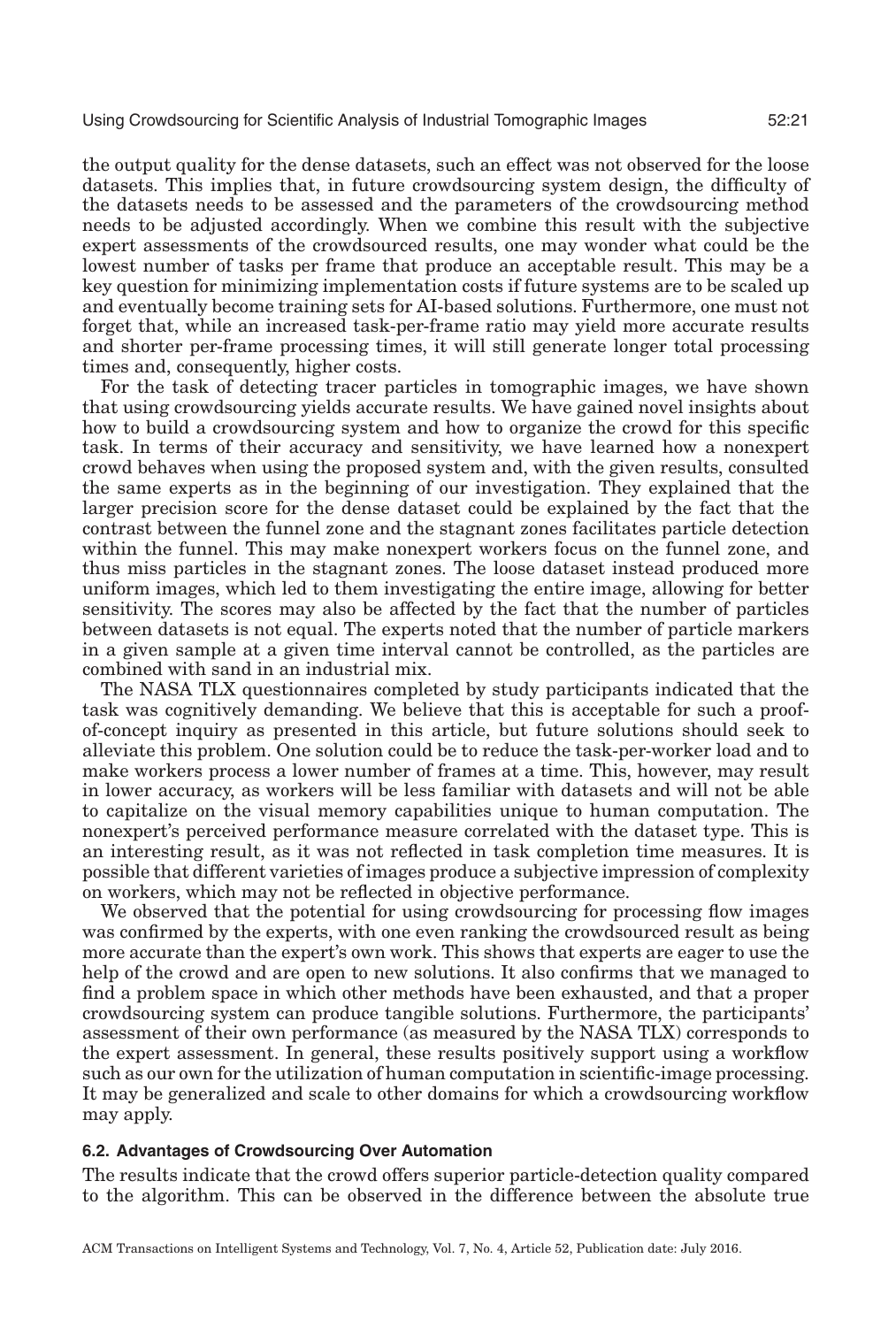positive measures  $(TP_C \text{ and } TP_A)$  and by the indices relative to the total population count (*ACC* in Table [II\)](#page-19-0). The crowd exhibits better performance in terms of precision (*PREC*) in all cases. This indicates that the crowd detects a larger fraction of true particles than the algorithm. With respect to sensitivity (*SENS*), the algorithm and the crowd produced comparable performance in the case of \*-dense-A, which cannot be observed in \*-loose-\*. This difference can be attributed to the fact that the experts suggest that the quality of X-ray imaging is better for dense flow. A comparable level of  $SENS<sub>C</sub>$  and  $SENS<sub>A</sub>$  (*SENS<sub>C</sub>* and  $SENS<sub>A</sub> \ge 0.75$ ) indicated that both the crowd and the algorithm identified the majority of the particles observed by the expert.

The results for the sandpaper dataset indicate that the automatic algorithm is inferior to the crowdsourcing system in terms of scalability. We believe that the automatic system would require additional effort and modification to achieve a performance level similar to that achieved for the loose and dense datasets. This points to the conclusion that a crowdsourcing system may be preferred when there is high variability of the measurement images and/or the images come from many sources.

While we believe that improvements can be made to the algorithm, we have shown that it represents the current state of the art in the application domain. The algorithm is refined, having taken an estimated 100 hours of work from a computer science professional (PhD). Furthermore, the very nature of the experimental setup in industrial tomography implies that the algorithm would need to be modified each time a new experiment is conducted. Different experimental configurations produce differing values of contrast; thus, a possible automatic solution would require significant refinement. From an economical standpoint, the cost of development is thus significantly higher than the cost of processing the dataset with the crowdsourcing system. For example, for the 3-loose-B condition, the total cost can be estimated at  $3 \frac{tasks}{frame} \times 137 frames \times \frac{$0.033}{task} = $13.7^4$ . Furthermore, while the crowdsourcing system is scalable and designed to accept particle detection tasks in silos of many shapes and configurations, an automatic algorithm will need to be redesigned for each experiment. This process would also most likely include manual data preprocessing. Crowdsourcing work can begin immediately after the dataset is obtained, while the algorithm needs to be designed in advance and the employment of an image-processing expert must be scheduled. Taking these factors into account, there is a strong economic argument for applying crowdsourcing in this case.

### **6.3. Future Work**

Looking at the results of our work, we find it justified to ask whether we can train people sufficiently so that the difference between expert work and nonexpert work will be negligible. If this would be possible, nonexpert workers could complete parts, or even all, of the workload carried out by bulk-solids experts in monitoring flow.

Worker motivation is another topic affecting our system's workflow. For how long are workers willing to take part, and for what kind of compensation? Can they maintain long-term motivation? How can we design a system like the one proposed here in such a way that workers stay motivated? In earlier studies, motivational effects include gamification, competitive standing, nonmonetary points and rewards, reputation, community, and monetary compensation. In our studies, subjects received a small gift as compensation for their work. However, we also believe that alternative forms of motivation could work, having observed that many participants were keenly interested to know more about the actual problem being solved.

<span id="page-21-0"></span><sup>&</sup>lt;sup>4</sup>This assumes an average Amazon Mechanical Turk wage of US<del>D\$</del>2.00 per hour, according to Ross et al. [\[2010\]](#page-24-17), and a task length of 60*s*.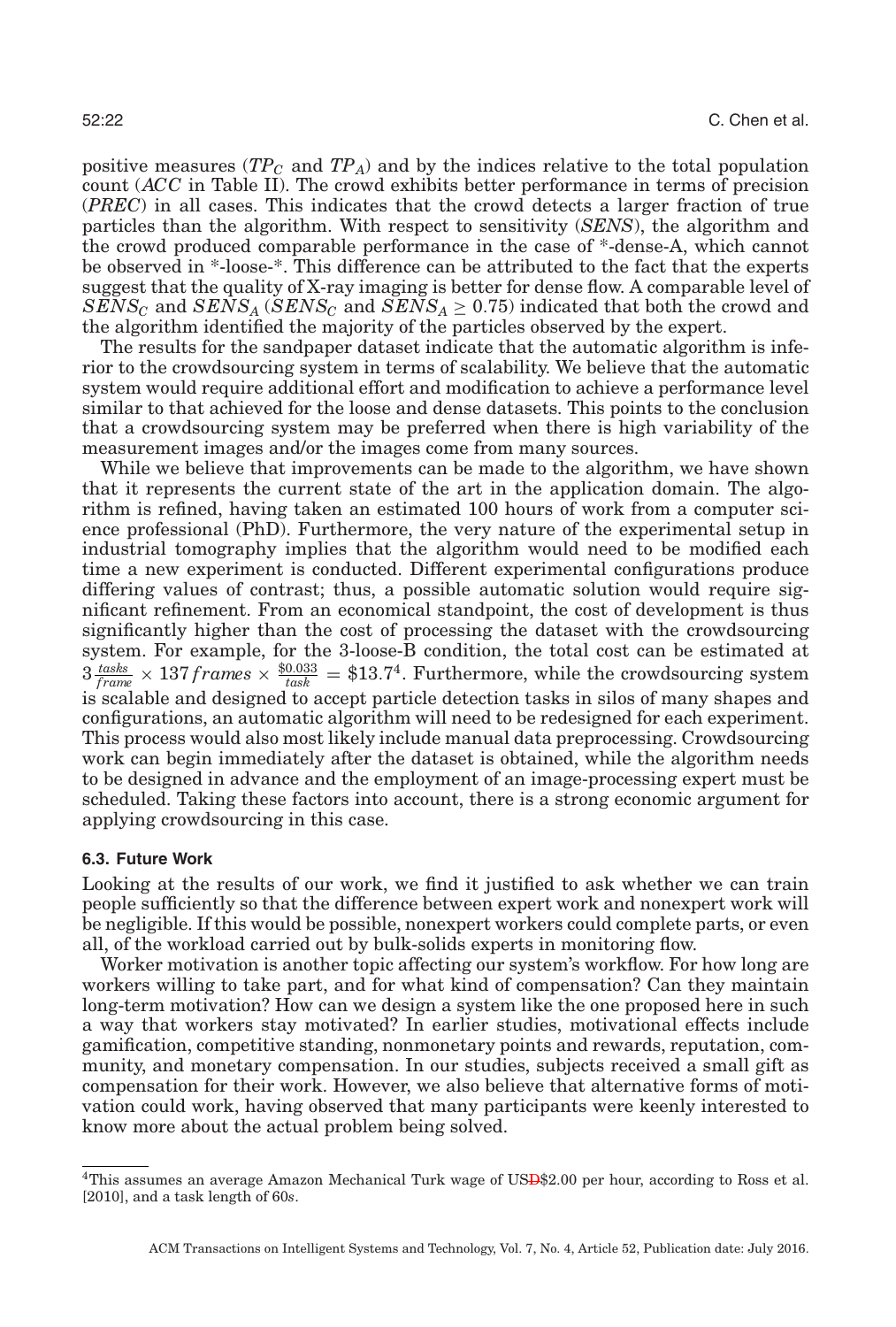We see two directions for conducting further system development. First, we see crowdsourcing as a potential way of producing extensive training sets for machinelearning systems. This can eventually lead to designing more effective algorithmic automatic systems.

Second, we see that there is a potential to use a crowd to verify and cross-check false-positive and true-negative particles initially identified by an automated solution. However, an extensive study is needed in order to determine whether the task of first verifying the particles detected by the algorithm and then looking for the ones missed by the algorithm would still be an effective and feasible way to tackle the problem. It may happen that such a complicated task would be easier for the crowd workers, but it may cause more cognitive load.

By applying our workflow, researchers will be able to effectively gather learning sets for enhanced AI-based solutions. Using this approach, artificial neural networks or fuzzy systems can be developed for automatic processing of tomographic images, especially for recognition of their important patterns. Moreover, data-mining methods applied to the gathered datasets, generated both by experts and nonexperts, can help in a thorough understanding of human perception of these kinds of images, leading to a possible enhancement of algorithmic procedures such as better image intensity conditioning or coping with high noise (low SNR).

Systems such as the one that we have proposed may be implemented in the future to learn how human users can pick out relevant details in images for which previous machine learning has failed. This would be in line with the development envisioned by Bigham et al. [\[2014\]](#page-23-0). The problem studied here might even be analyzed without any need for experts. If that should be the case, how many nonexperts compared to experts would be needed to average out errors caused by the nonexperts? If the number of nonexperts were too high, would it then be beneficial for society as a whole to use crowdsourcing? These particular questions require human insight.

# **7. CONCLUSION**

In this study, we contributed the identification of a novel application domain for human computation, more specifically, for crowdsourcing—a system designed to carry out a study, providing insights on a problem from the research domain, in our case, industrial tomography. We developed a workflow to support the study allowing for the utilization of human computation in scientific-image processing, generalized enough to be scalable to other domains (Figure [1\)](#page-3-0). We carried out a user study using this crowdsourcing system and found that task completion time and task completion accuracy were positively validated by expert review.

Furthermore, by developing and comparing against an automatic algorithm, we have validated the results and the effectiveness of a crowdsourced solution against other possible methods. We found that the crowdsourced approach (a) delivered results close to the near-ground truth (as provided by experts); (b) performed better than the algorithm quantitatively and in terms of not requiring adjustment to new images; and (c) is more economical in terms of both development cost and time saved for expert researchers to focus on the next stages of their work. Compared to the algorithm, the crowd offered superior particle-detection quality.

These results positively support using a workflow such as the one that we have proposed for using the crowd to analyze scientific images. The system is scalable and can handle detection tasks for silos of many shapes and configurations, whereas an algorithm would have to be redesigned in each case. Our system may also be generalized and scale to other domains for which such a workflow may apply.

We believe that our crowdsourcing model can be applied to image processing and pattern recognition in cases in which standard algorithms are not sufficient. Research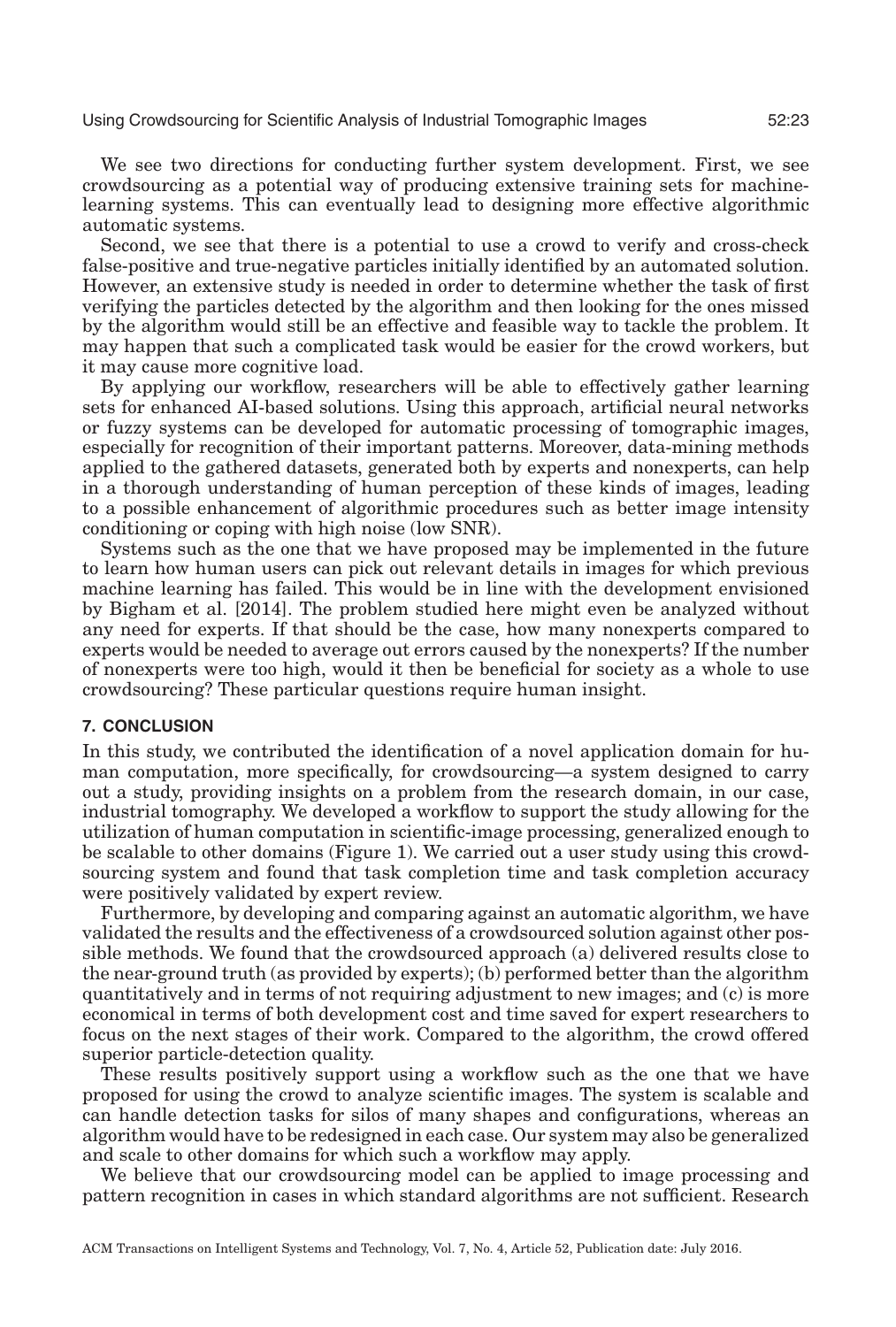into the detection of tracer particles in tomographic images to date has been largely dominated by algorithmic and experimental work seeking to find computational solutions. But a classical approach does not necessarily lead to the best results or the best outcomes. Clearly, the process introduced in this article is simply one of many possible improvements, and we expect that our process will be further improved. Further exploratory work is needed to understand how to organize the work for expert and nonexpert workers, as well as how this work meets the modality and pace of the task presented. Recent work clearly indicates that crowdsourcing will change the very nature of work [Bernstein et al. [2015\]](#page-23-13) and adapting it to industrial needs emerges as a relevant challenge for computing. We hope that our work constitutes a step in that direction.

### **ACKNOWLEDGMENTS**

Thank you to Barrie Sutcliffe for his editorial work. Special thanks to Eric Marie and Jérome Adrien from INSA Lyon for their help during the measurement campaign. We thank Adviye Ayca Unluer Cimen for illustrations and artwork created by her and used in Figures 1, 2b, 3, 4, 5, 7a, 8, 9, 10, and 11. We are grateful to Mattias Mellquist, Moss, Norway who kindly allowed us to use the photo shown in Figure 2a.

### **REFERENCES**

- <span id="page-23-5"></span>Saeed Albaraki and S. Joseph Antony. 2014. How does internal angle of hoppers affect granular flow? Experimental studies using digital particle image velocimetry. *Powder Technology* 268, 0, 253–260. DOI:<http://dx.doi.org/10.1016/j.powtec.2014.08.027>
- <span id="page-23-9"></span>Alexander Artikis, Matthias Weidlich, Francois Schnitzler, Ioannis Boutsis, Thomas Liebig, Nico Piatkowski, Christian Bockermann, Katharina Morik, Vana Kalogeraki, Jakub Marecek, and others. 2014. Heterogeneous stream processing and crowdsourcing for urban traffic management. In *EDBT*. 712–723.
- <span id="page-23-10"></span>Tim J. Atherton and Darren J. Kerbyson. 1999. Size invariant circle detection. *Image and Vision Computing* 17, 11, 795–803. DOI:[http://dx.doi.org/10.1016/S0262-8856\(98\)00160-7](http://dx.doi.org/10.1016/S0262-8856(98)00160-7)
- <span id="page-23-12"></span>Victor Ayala-Ramirez, Carlos H. Garcia-Capulin, Arturo Perez-Garcia, and Raul E. Sanchez-Yanez. 2006. Circle detection on images using genetic algorithms. *Pattern Recognition Letters* 27, 6, 652–657. DOI:<http://dx.doi.org/10.1016/j.patrec.2005.10.003> cited By 0.
- <span id="page-23-4"></span>Laurent Babout, Krzysztof Grudzien, Eric Maire, and Philip J. Withers. 2013. Influence of wall roughness and packing density on stagnant zone formation during funnel flow discharge from a silo: An X-ray imaging study. *Chemical Engineering Science* 97, 0, 210–224. DOI:<http://dx.doi.org/10.1016/j.ces.2013.04.026>
- <span id="page-23-13"></span>Michael S. Bernstein, Greg Little, Robert C. Miller, Bjorn Hartmann, Mark S. Ackerman, David R. Karger, ¨ David Crowell, and Katrina Panovich. 2015. Soylent: A word processor with a crowd inside. *Communications of the ACM* 58, 8, 85–94. DOI:<http://dx.doi.org/10.1145/2791285>
- <span id="page-23-0"></span>Jeffrey P. Bigham, Michael S. Bernstein, and Eytan Adar. 2014. Human–computer interaction and collective intelligence. In *The Collective Intelligence Handbook*, Thomas Malone and Michael Bernstein (Eds.). MIT Press, Cambridge, MA.
- <span id="page-23-7"></span>David N. Bonter and Caren B. Cooper. 2012. Data validation in citizen science: A case study from project feederwatch. *Frontiers in Ecology and the Environment* 10, 6, 305–307.
- <span id="page-23-11"></span>Teh-Chuan Chen and Kuo-Liang Chung. 2001. An efficient randomized algorithm for detecting circles. *Computer Vision and Image Understanding* 83, 2, 172–191. DOI:<http://dx.doi.org/10.1006/cviu.2001.0923>
- <span id="page-23-6"></span>Y. C. Chung, S. S. Hsiau, H. H. Liao, and J. Y. Ooi. 2010. An improved PTV technique to evaluate the velocity field of non-spherical particles. *Powder Technology* 202, 13, 151–161. DOI:[http://dx.doi.org/](http://dx.doi.org/10.1016/j.powtec.2010.04.032) [10.1016/j.powtec.2010.04.032](http://dx.doi.org/10.1016/j.powtec.2010.04.032)
- <span id="page-23-1"></span>Seth Cooper, Firas Khatib, Ilya Makedon, Hao Lu, Janos Barbero, David Baker, James Fogarty, Zoran Popović, and others. 2011. Analysis of social gameplay macros in the Foldit cookbook. In *Proceedings of the 6th International Conference on Foundations of Digital Games*. ACM, 9–14.
- <span id="page-23-2"></span>Christopher B. Eiben, Justin B. Siegel, Jacob B. Bale, Seth Cooper, Firas Khatib, Betty W. Shen, Foldit Players, Barry L. Stoddard, Zoran Popovic, and David Baker. 2012. Increased Diels-Alderase activity through backbone remodeling guided by Foldit players. *Nature Biotechnology* 30, 2, 190–192.
- <span id="page-23-8"></span>Carsten Eickhoff. 2014. Crowd-powered experts: Helping surgeons interpret breast cancer images. In *Proceedings of the 1st International Workshop on Gamification for Information Retrieval*. ACM, 53–56.
- <span id="page-23-3"></span>Krzysztof Grudzien, Zbigniew Chaniecki, Andrzej Romanowski, Maciej Niedostatkiewicz, and Dominik Sankowski. 2012. ECT image analysis methods for shear zone measurements during silo discharging process. *Chinese Journal of Chemical Engineering* 20, 2, 337–345.